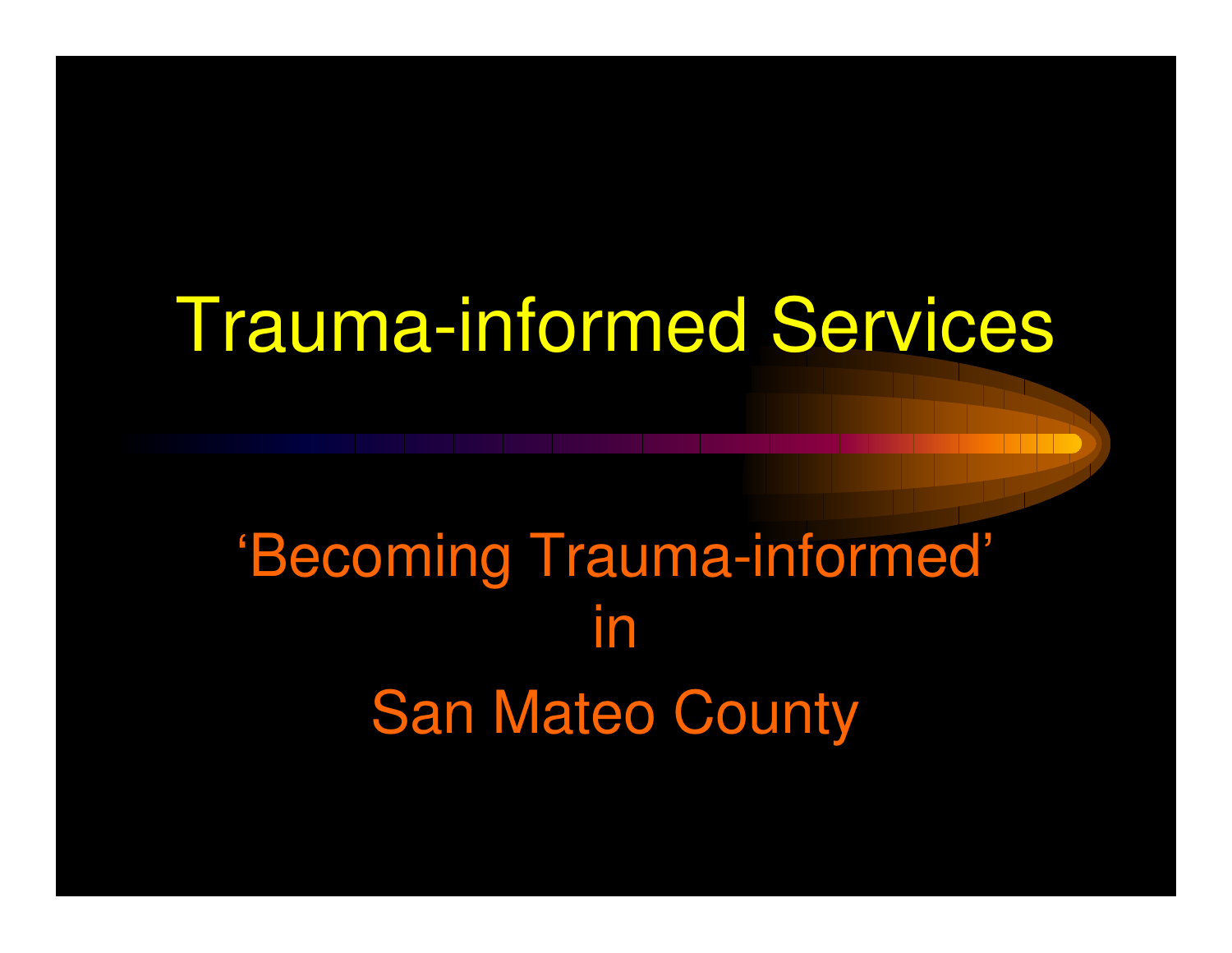# The Need For Growth

#### Inspired for Action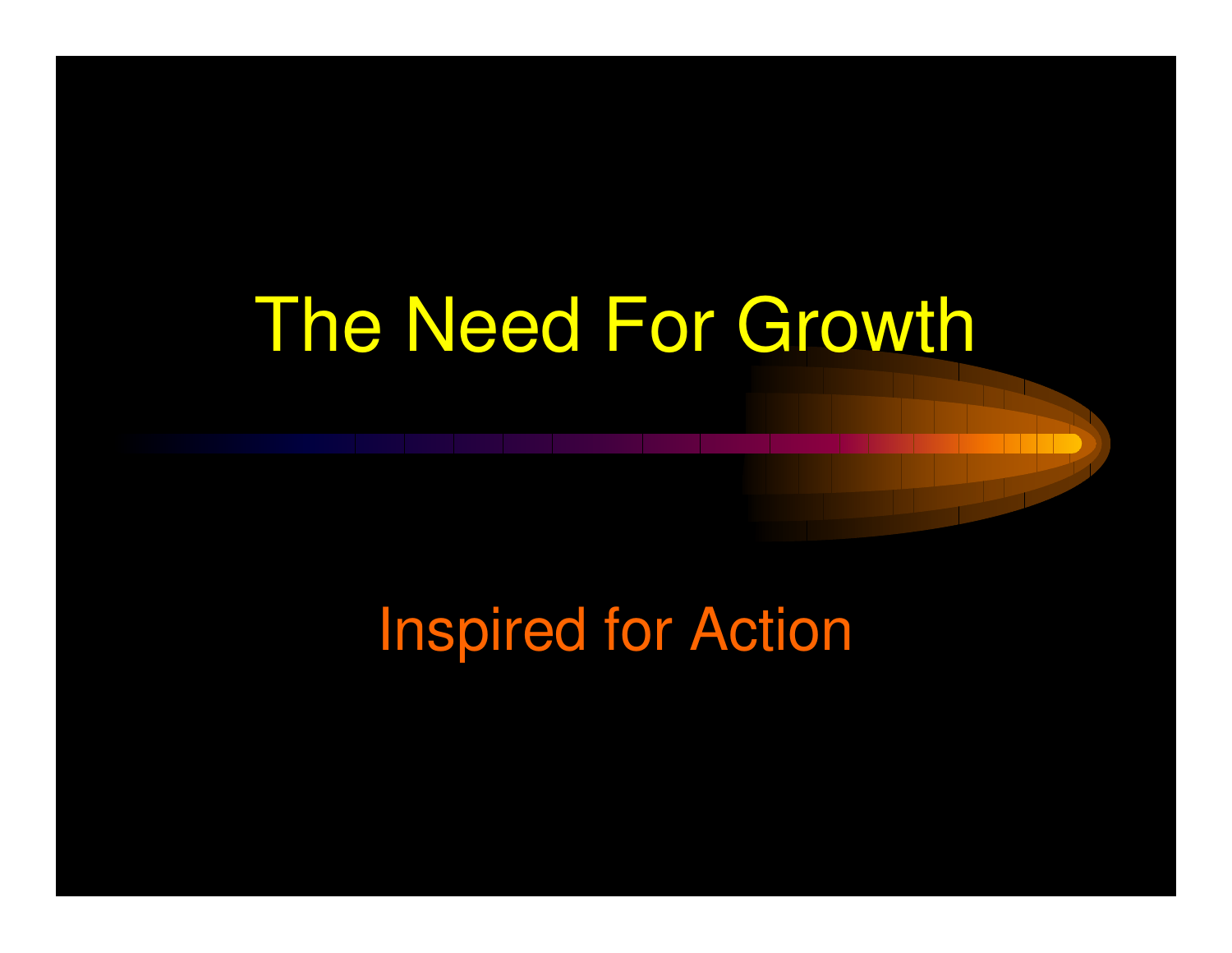## Pivotal Indicators

- •• Trauma as core competency
- •• Trauma Training ~ #1 provider request
- •• Trauma not recognized as central problem
- VICALIC Vicarious Traumatization of a system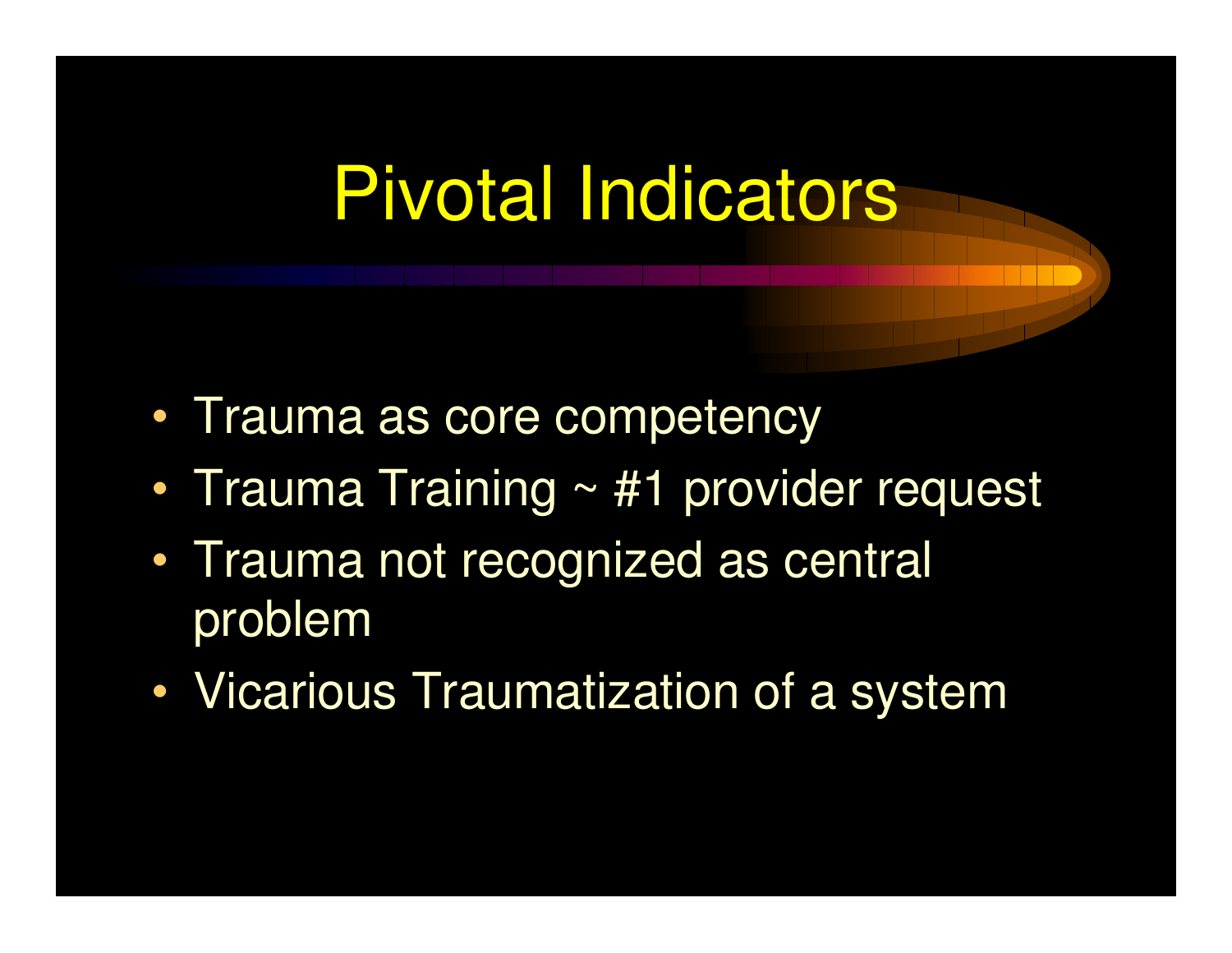# Planting Seeds

#### Mission of Inquiry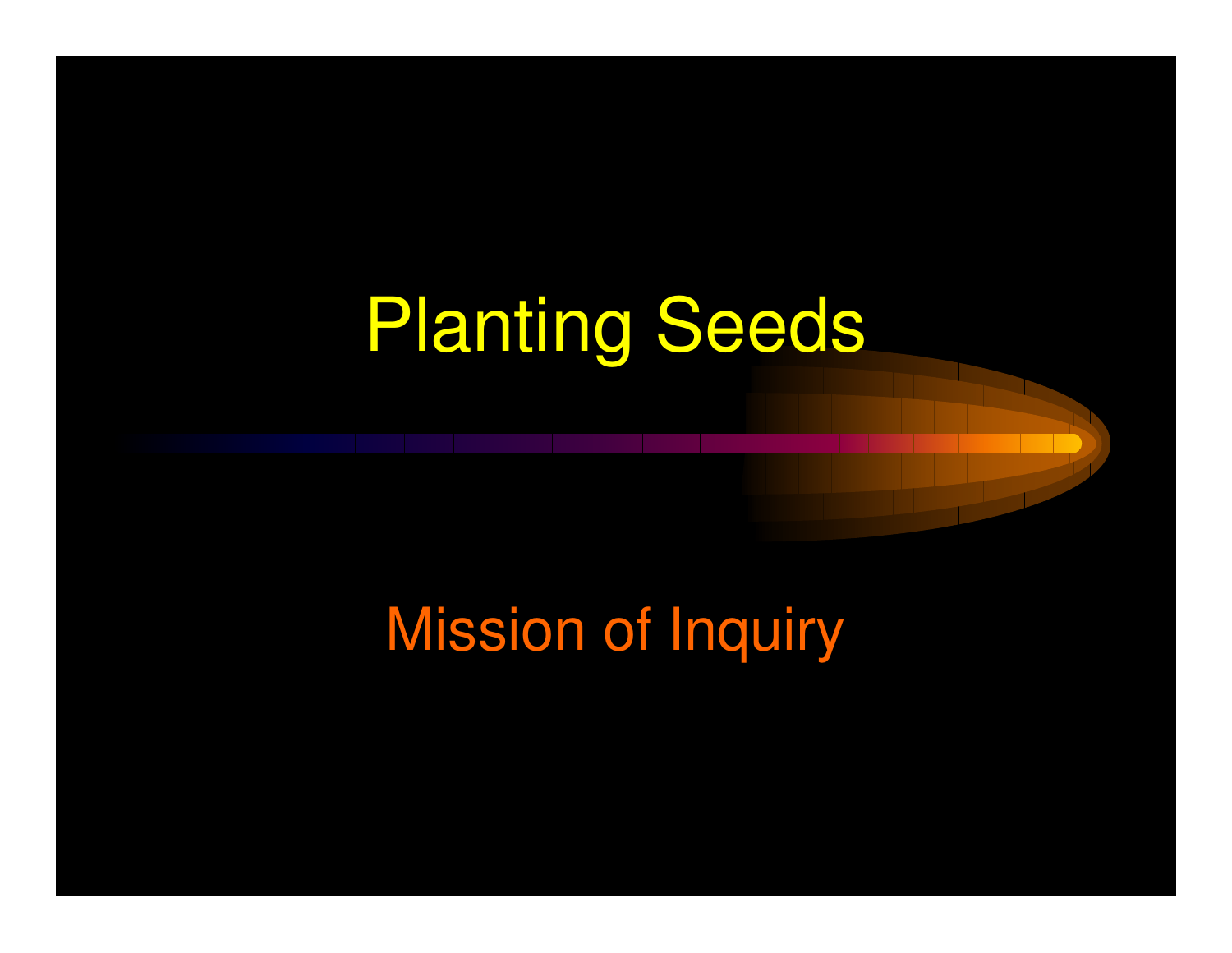"Questions are more important than answers, which means leadership is about getting the right people together in the right way."

> Community: The Structure of Belongingby Peter Block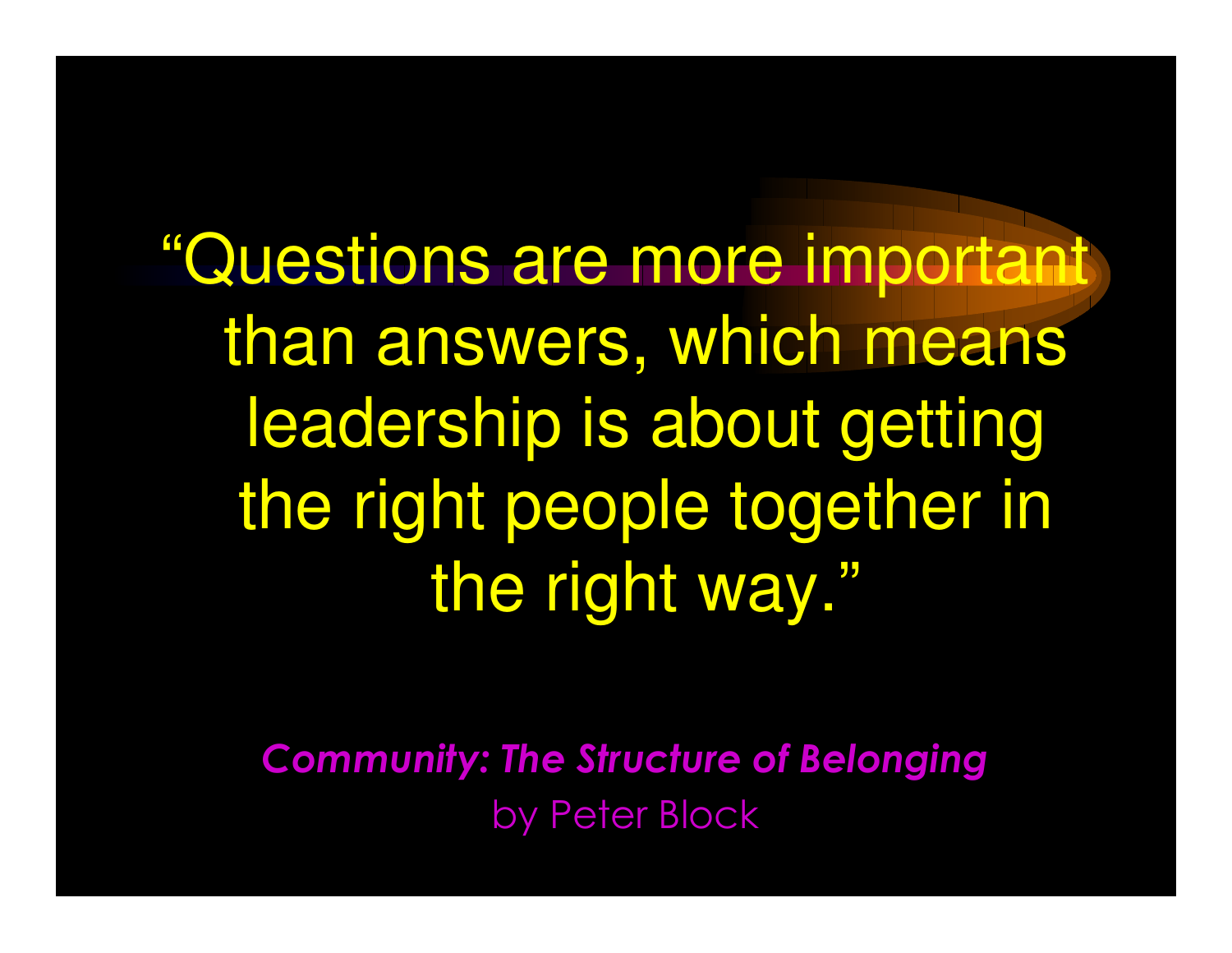### Prevalence

What is needed for our system of care to become truly trauma-informed?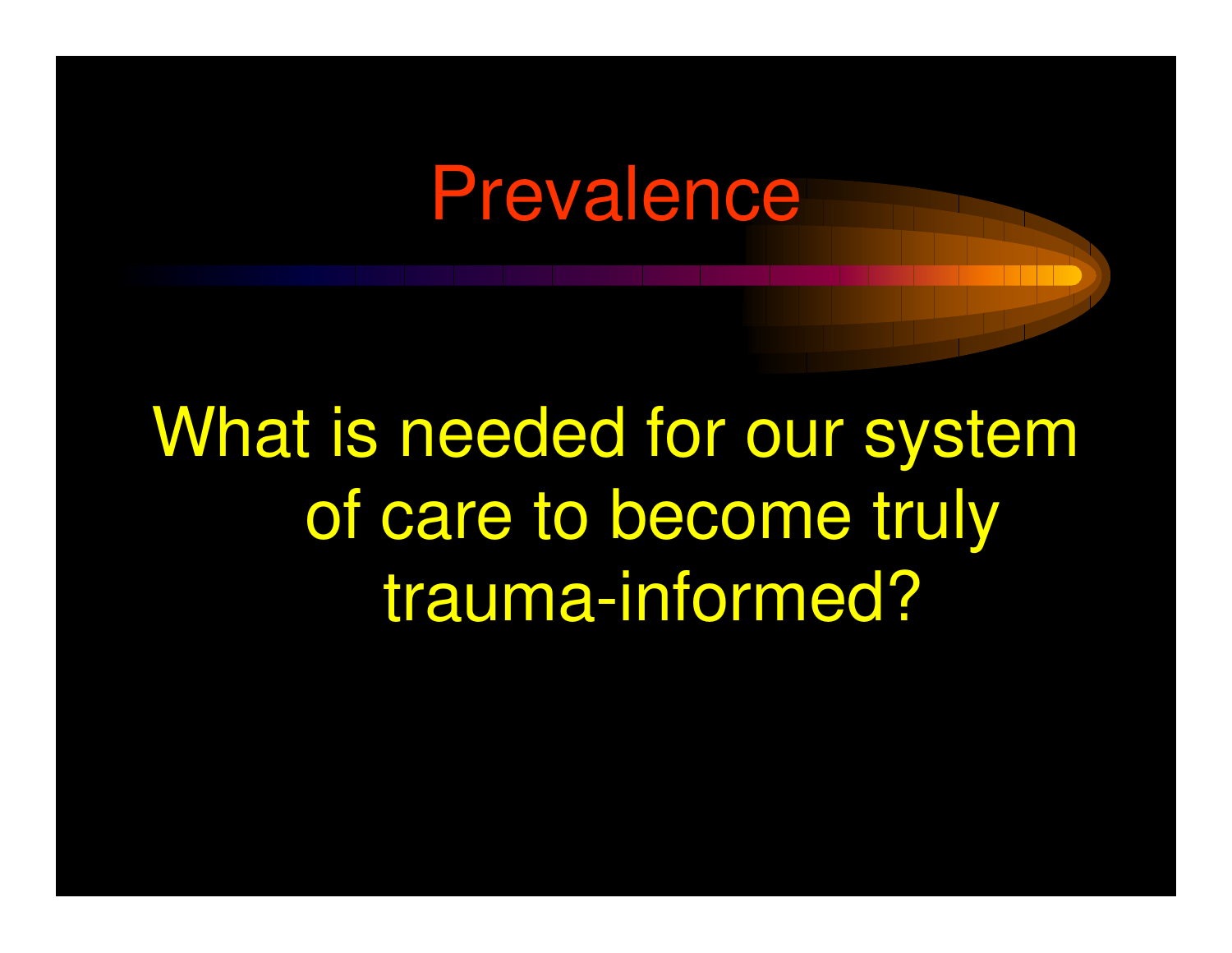## Trauma Capability

How can we integrate trauma-informed services into the existing infrastructure?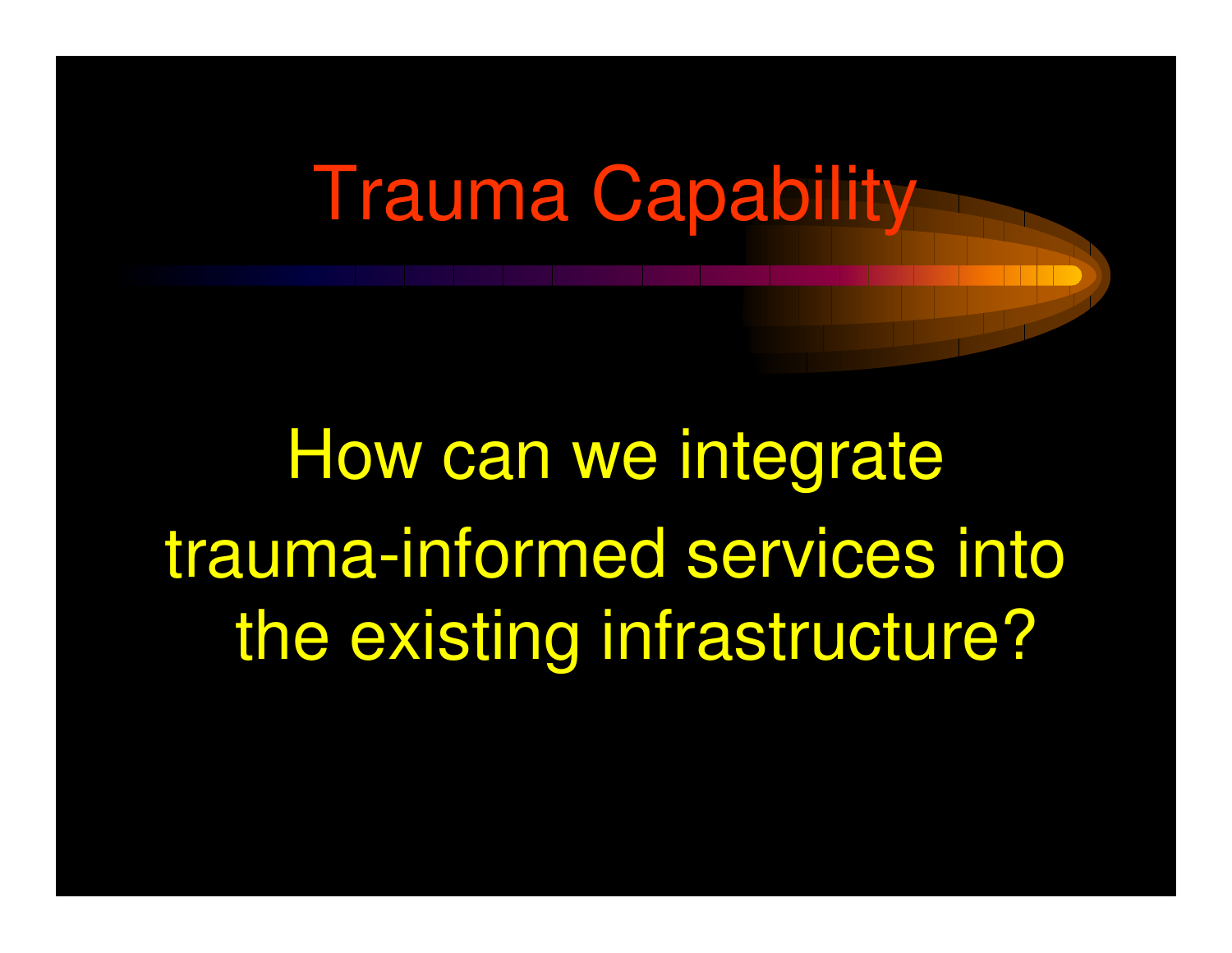## Shared Lens

How are we communicating the needs of our clients with each other?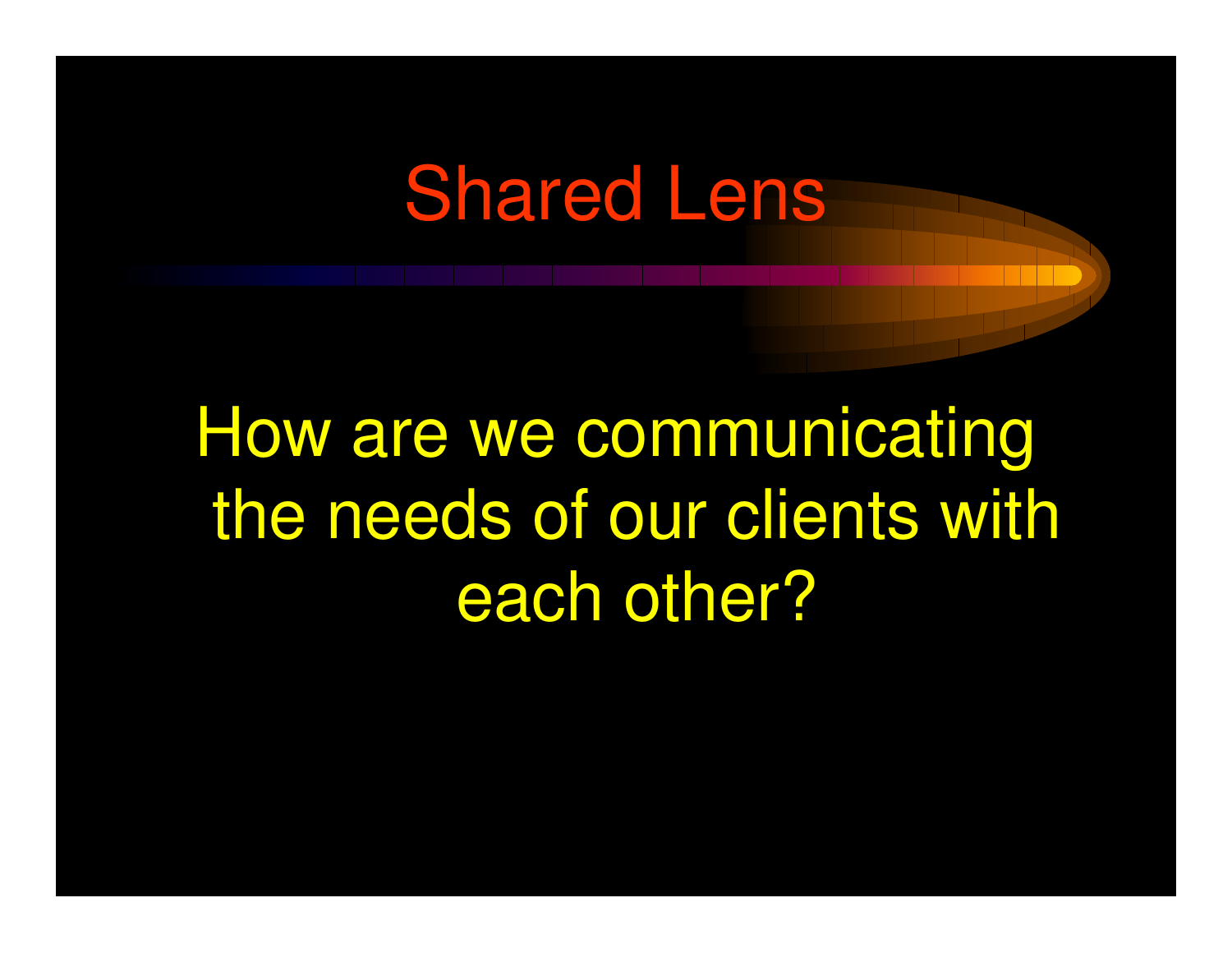# Identified Needs/ Gaps in **Services**

- Training in trauma sensitivity & assessment
- $\bullet$ Coordinated efforts among different programs
- $\bullet$ Non-profit trauma treatment facility
- Services for men
- Gender-responsive trauma curriculum  $\bullet$
- Screening tools for trauma
- Trauma-informed framework for youth and families
- Transitioning care of clients with an awareness of fostering a secure attachment
- $\bullet$  Consistently available referral sources for trauma recovery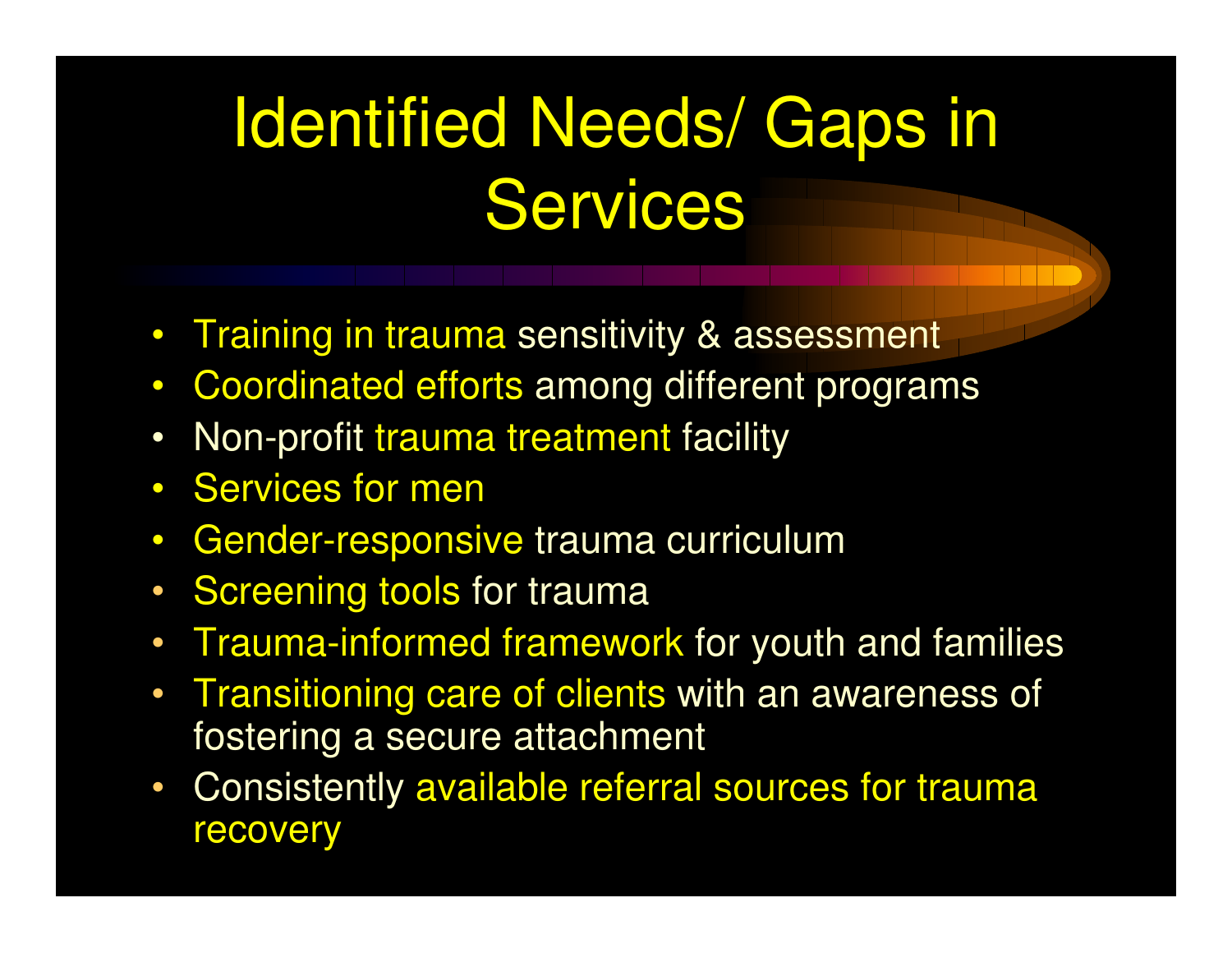### Trauma Recovery Models

Trauma treatment models being implemented in SMCO programs and agencies;

- •Seeking Safety
- •Beyond Trauma
- $\bullet$ Child Parent Psychotherapy
- $\bullet$ Dialectical Behavior Therapy
- •Somatic Experiencing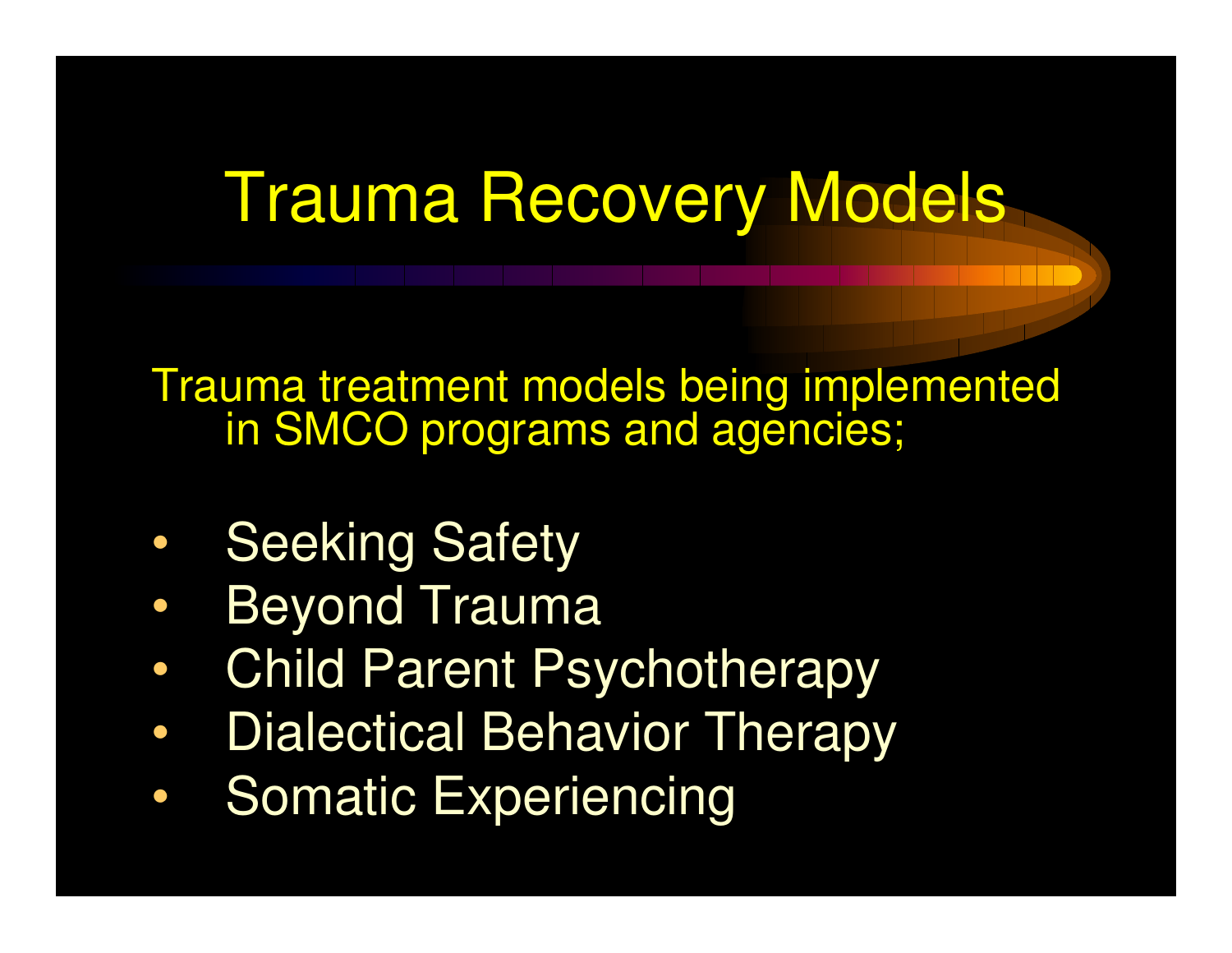# Nurturing Growth

#### Systematic Approach to Culture Change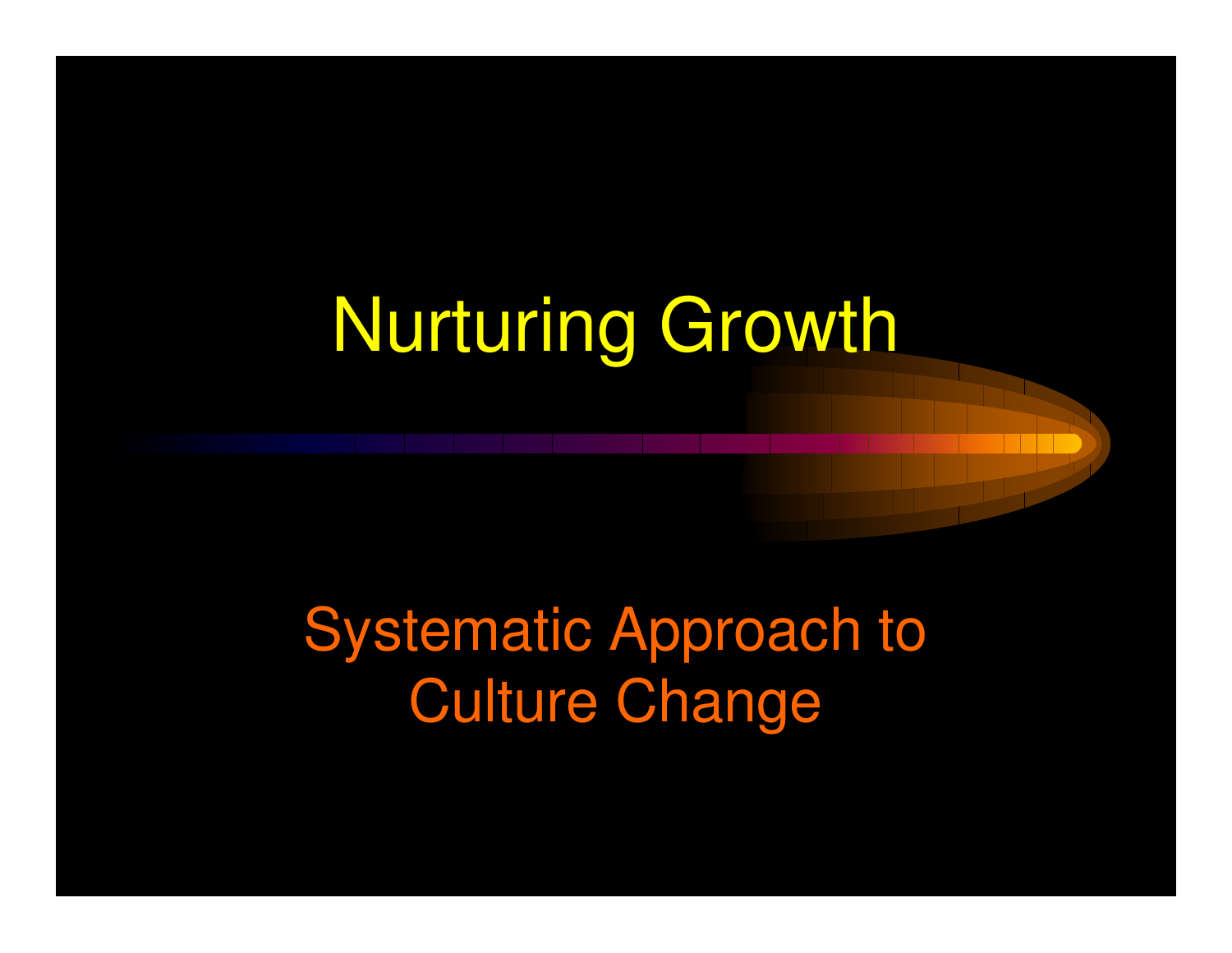## Intention

Create forums to collectivize the emerging enthusiasm and interest ofconsumers & providers to speak openly about trauma and to discuss what to doas asystem of care.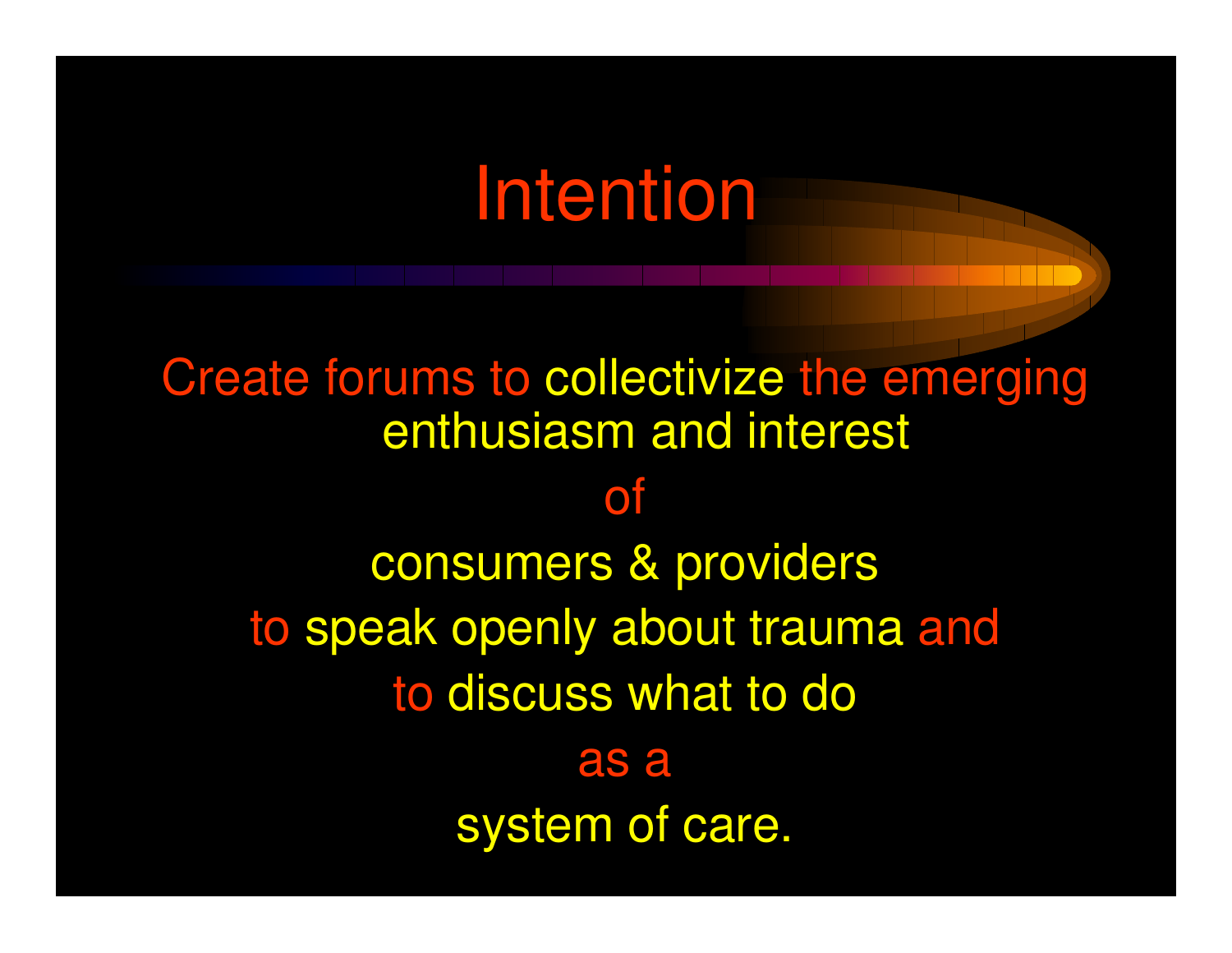# Trauma Informed Workgroup

Trauma-Informed Services Workgroup of CCISC Change Agents formed in 2008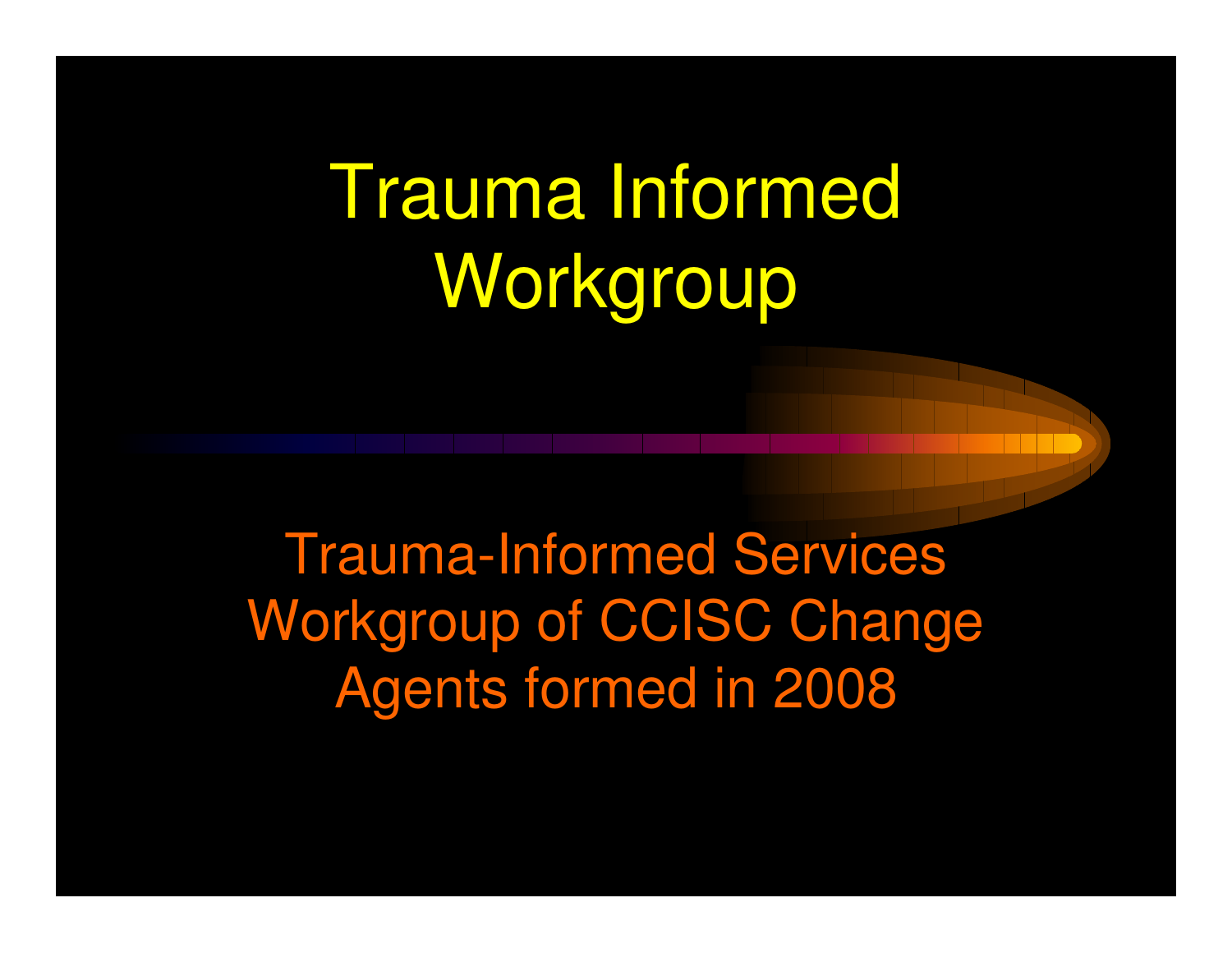### Trauma-informed Trainings

FREE Consultation with Gabriella Grant of OnTrack Consulting: Implementation and Troubleshooting for Trauma Informed Services

Sample of FREE trainings facilitated by local providers;

- Trauma Informed Motivational Interviewing
- $\bullet$
- Trauma in the Substance Abuse Treatment Setting
- $\bullet$  Seeing Life Through The Eyes of a Trauma Survivor - Then and Now
- Suggestions for Mindfulness Practices
- $\bullet$ Attachment and Domestic Violence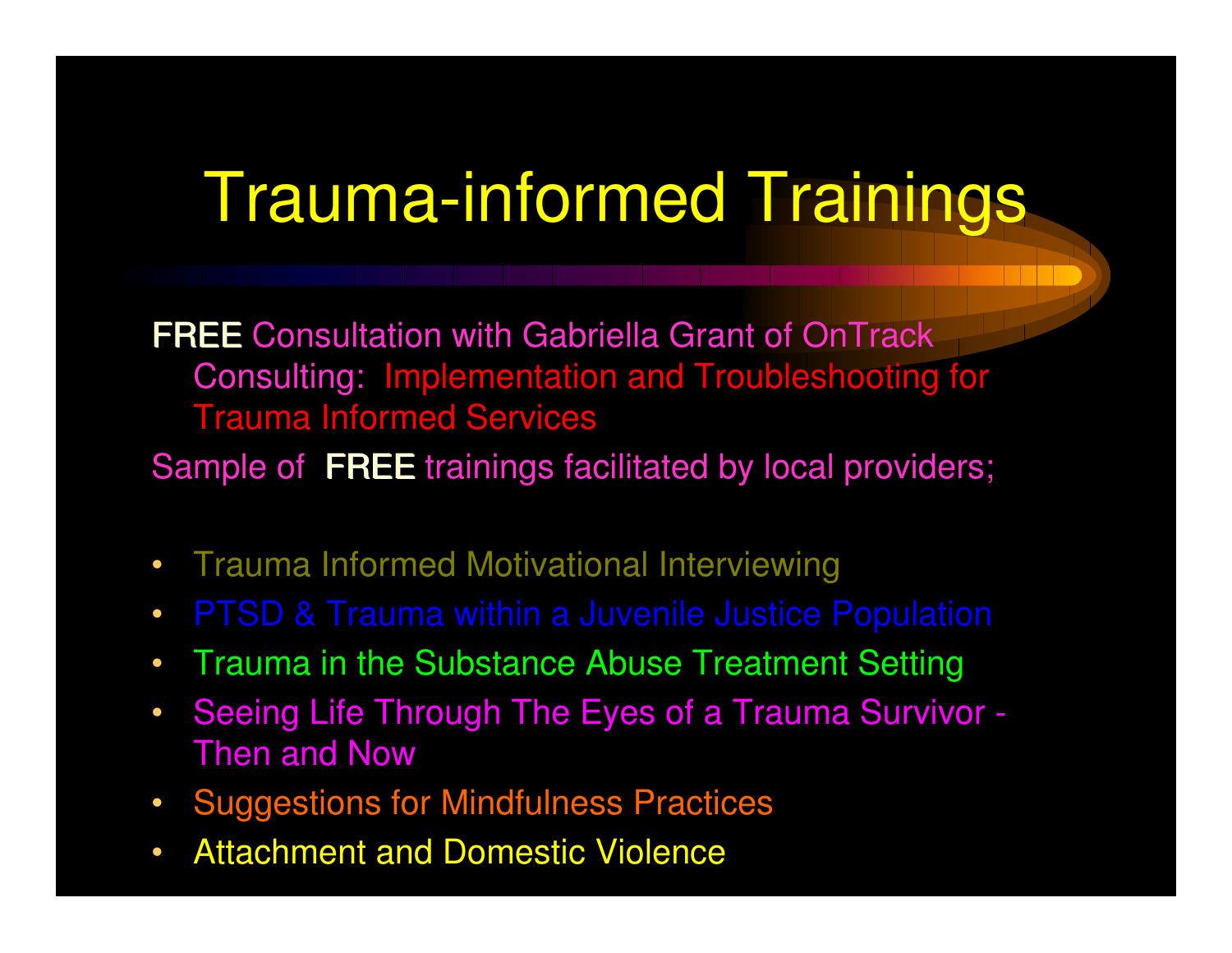#### Trauma Learning Collaborative



**Trauma Learning Collaborative (TLC)** is comprised of diverse and talented behavioral health providers who are passionate about offering trauma training countywide.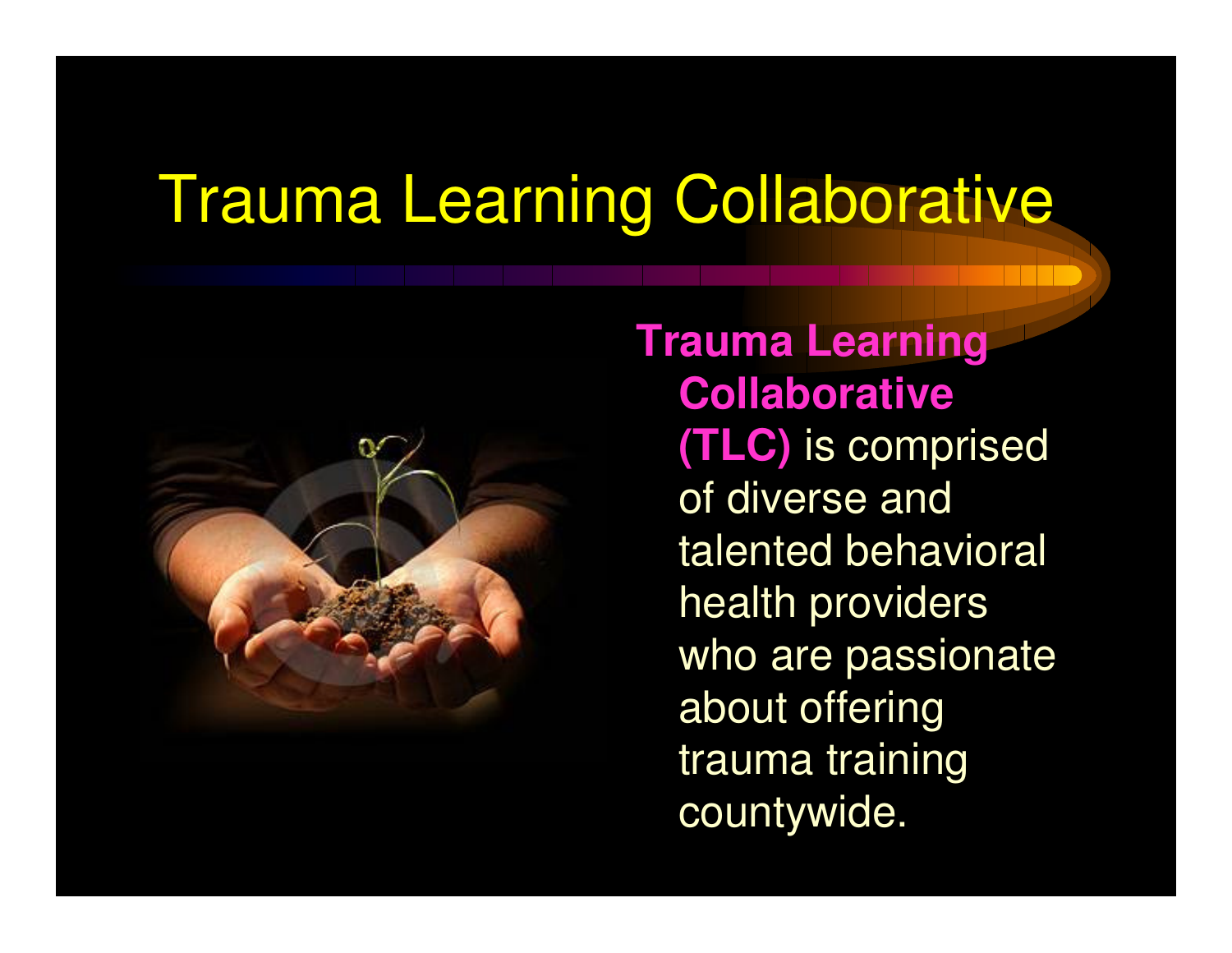#### Understanding Trauma for a Trauma Informed System of Care

**Trauma 101** was created as a framework and foundation training to;

- Broaden understanding of trauma
- Recognize trauma-related symptoms as adaptive responses to overwhelm
- **Develop a shared lens and common** language across diverse systems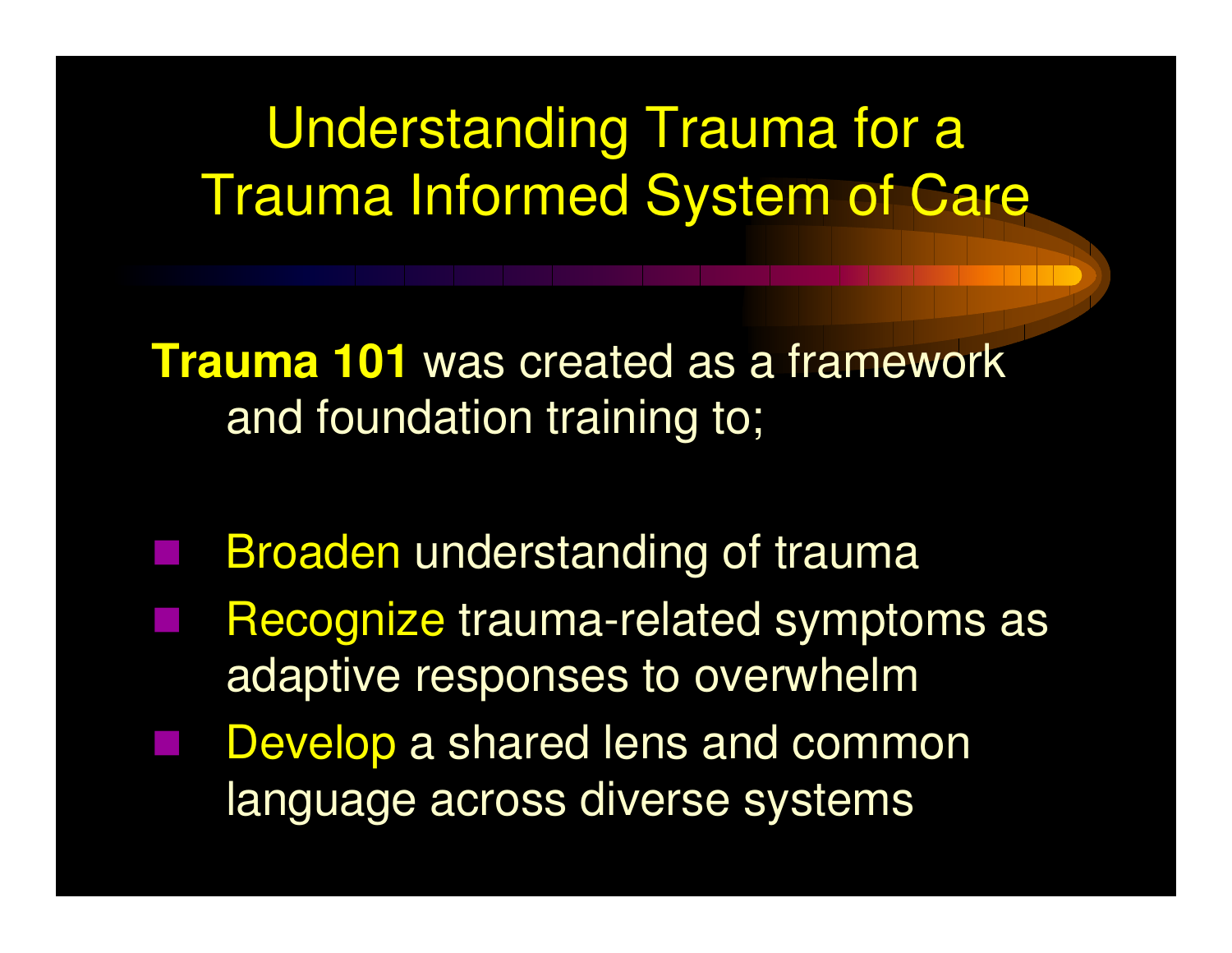## Trauma 101 Topics

- •• Prevalence of Trauma
- •• Recognizing Trauma Symptoms
- •Physiology of Trauma
- •Crisis Prevention & Intervention
- • Working with Trauma & Substance **Recovery**
- •Culture and Trauma
- •Trauma Informed Care
- •Trauma Screening and Resources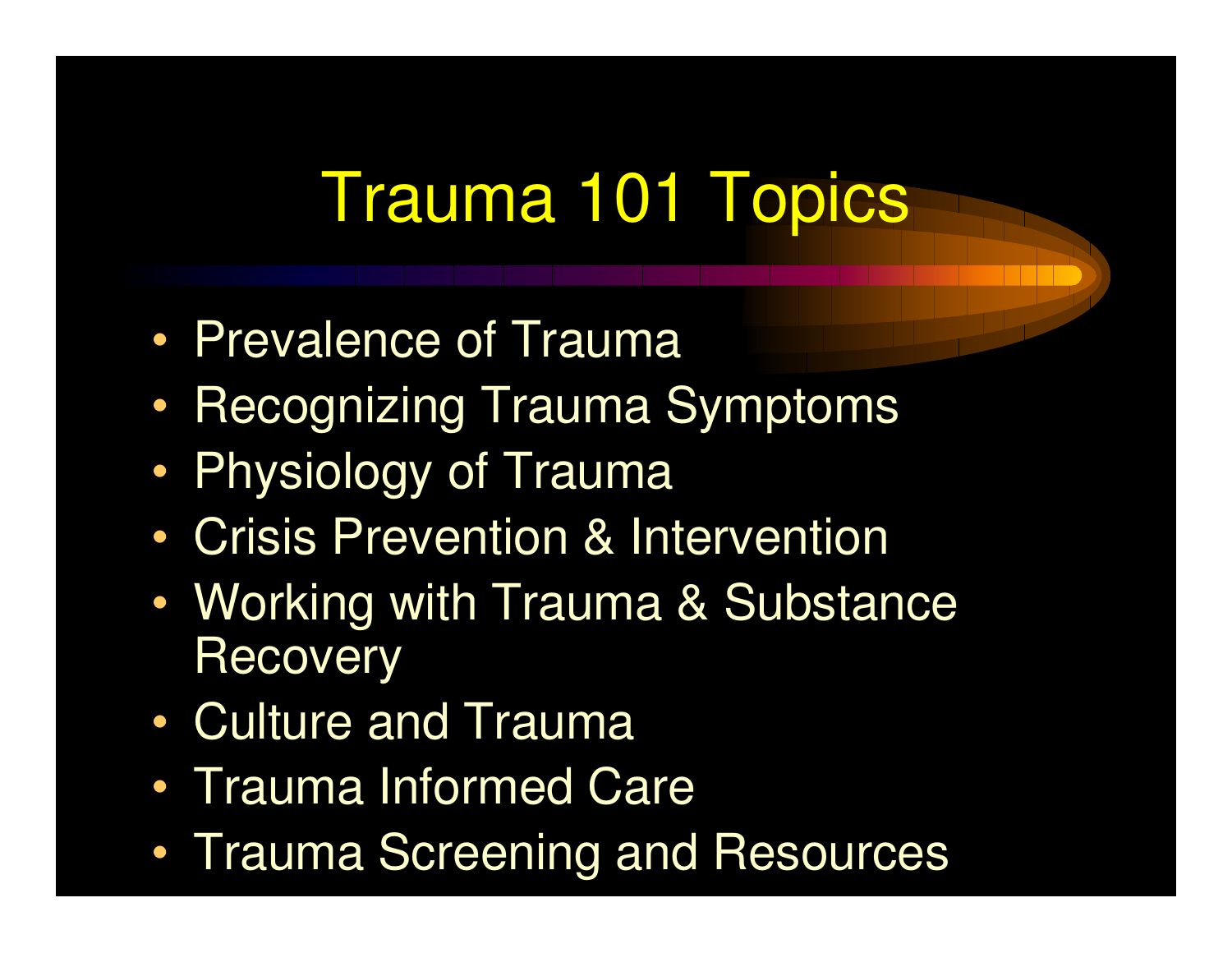#### Annual Trauma Conferences

- Hosted "Moving Toward a Trauma Informed System of Care Conference and Training" for 360 mental health and alcohol & other drug providers May 12, 2009. Keynote: Stephanie Covington, Ph.D.
- •• Hosted "2<sup>nd</sup> Annual Trauma Conference: Practice is Progress: Expanding Skills in Trauma Work" for 500 diverse providers and consumers May 12, 2010. Awarded 2010 SAMHSA Conference Grant.

Keynote: Janina Fisher, Ph.D.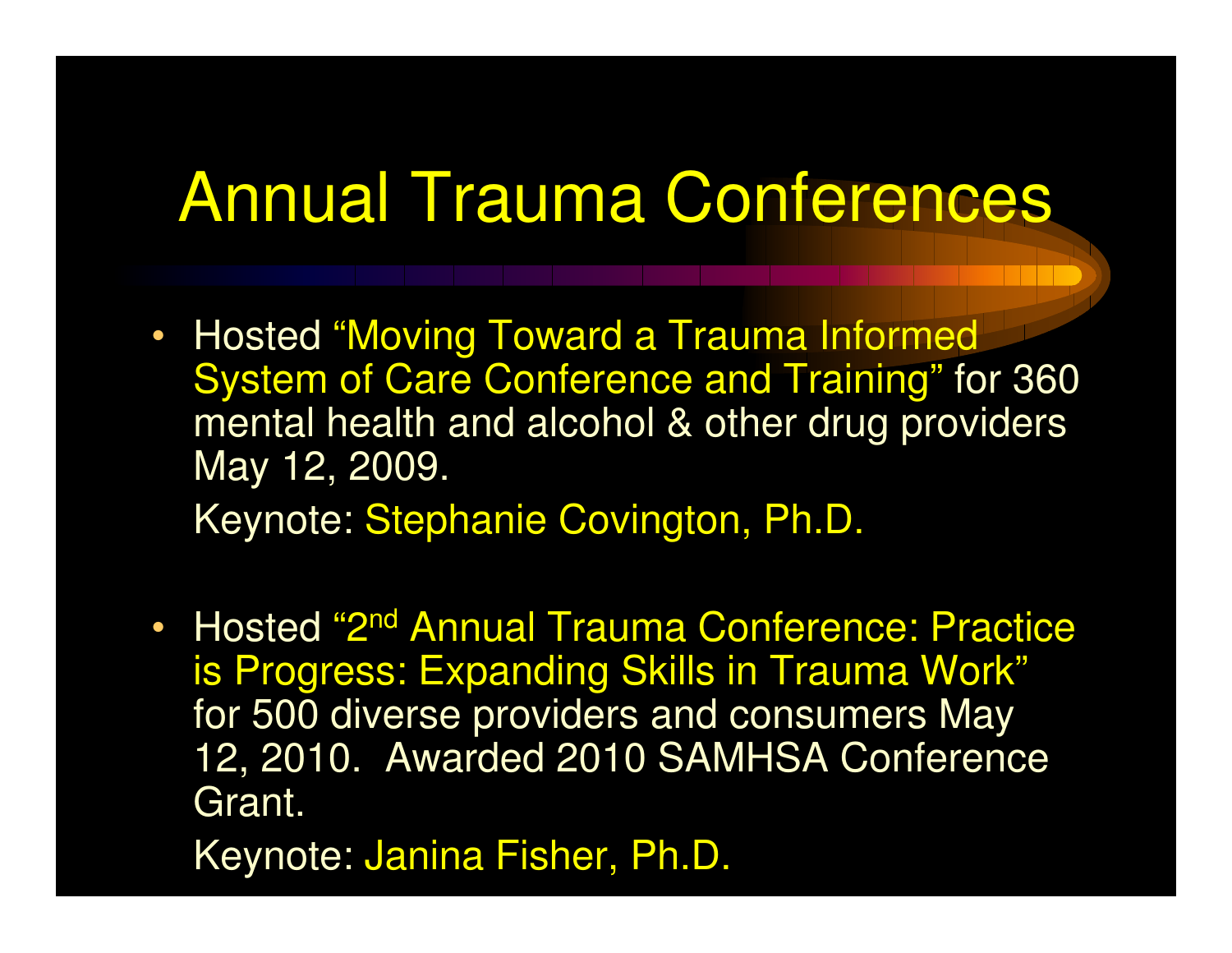## 2nd Annual Trauma Conference Resources

#### **Online Videos:**

http://smhealth.org/bhrs

**Understanding the Prolonged Effects of Childhood Neglect and Trauma** - Janina Fisher, Ph.D.

**A Guided Tour Through the Halls of Shame**

Steve Frankel, Ph.D., JD

**Broken Bonds: Attachment, Trauma and the Body**

Janina Fisher, Ph.D.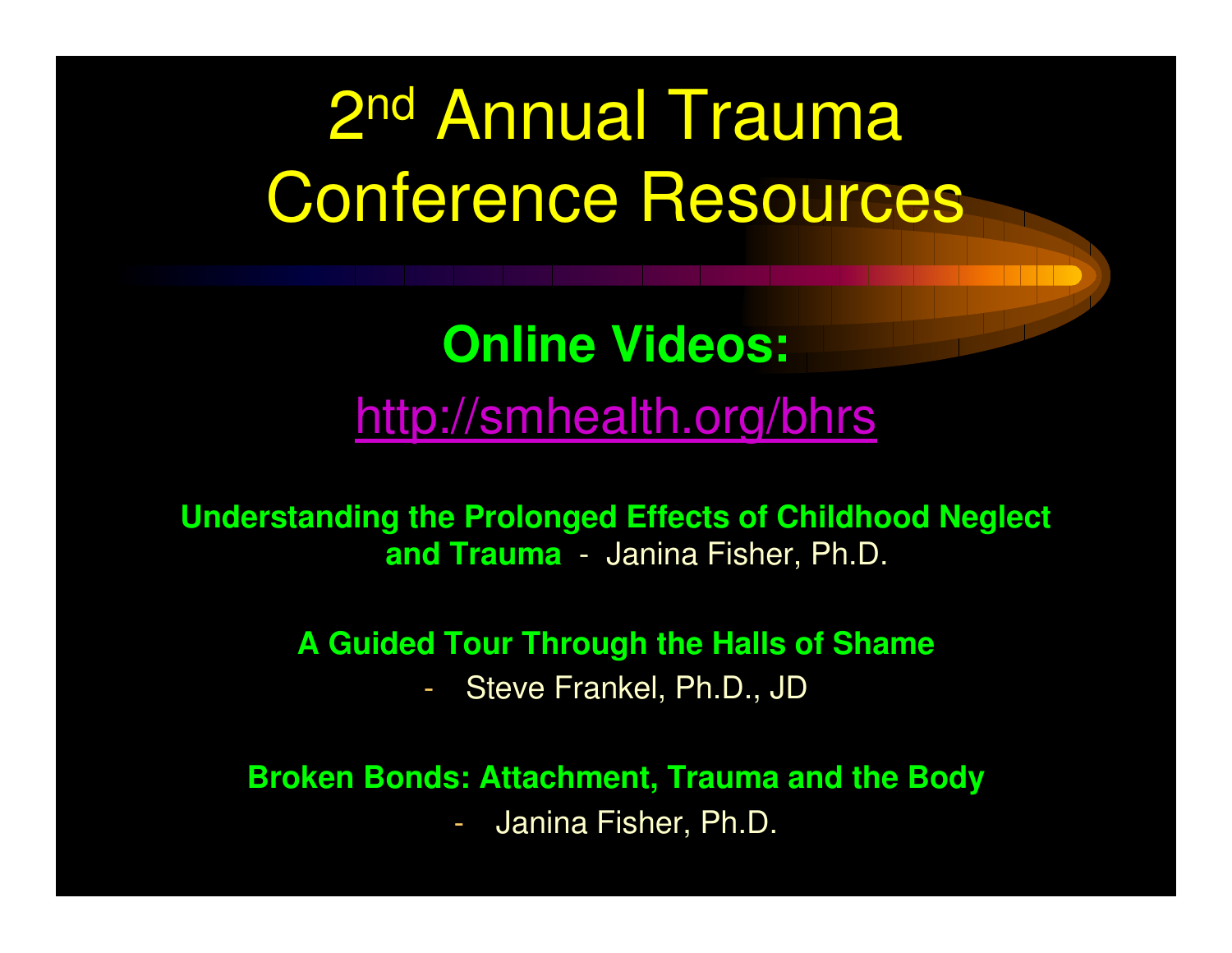# Harvesting Fruit

#### Signs of Culture Change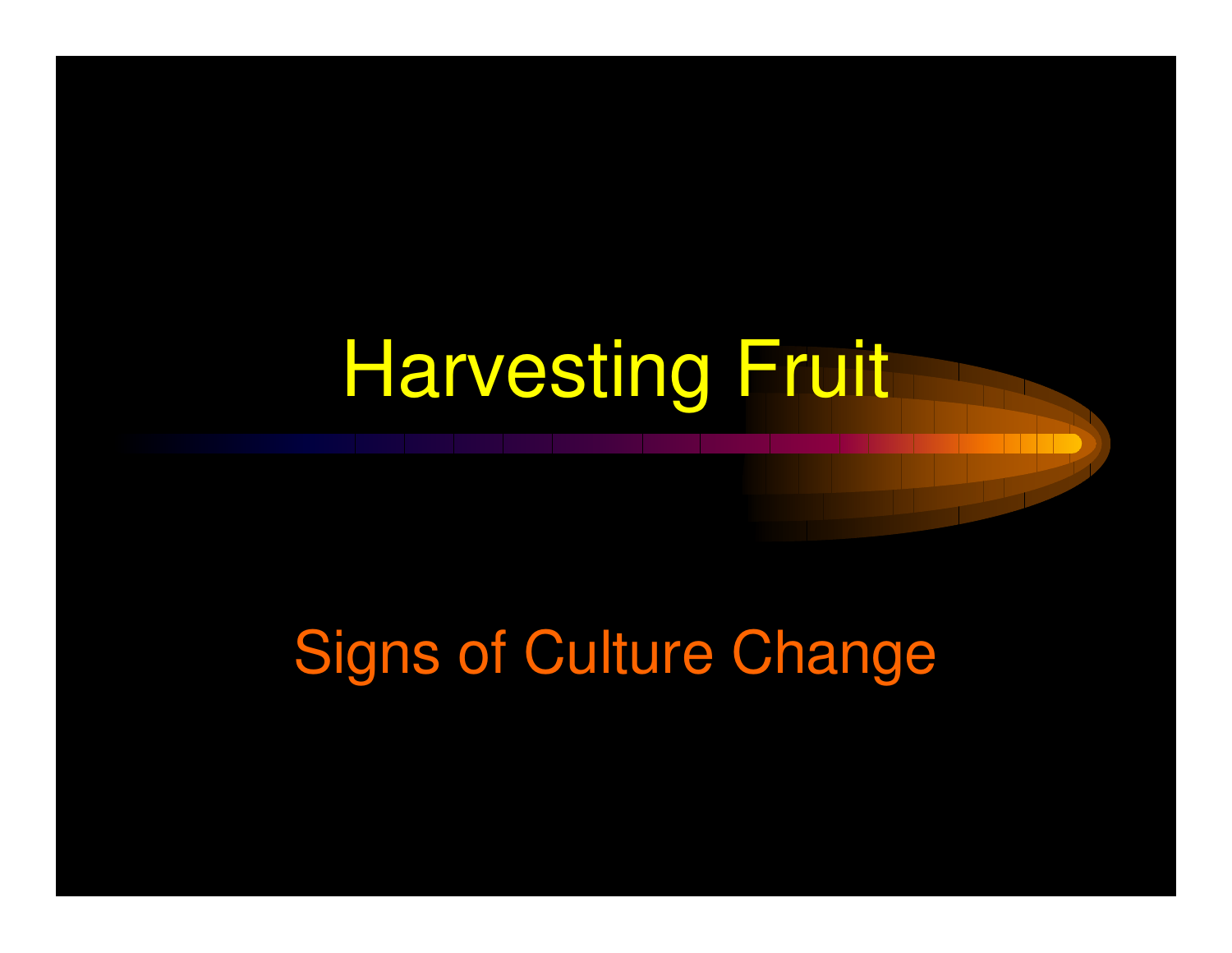# San Mateo County Charter Document

It is an <u>expectation</u> clients have complex/multiple challenges. - not the exception that our Any initiative to address individuals and families with complex needs must be grounded in

- •hope
- resilience
- wellness and recovery
- respect for the role of culture

in the health and healing of individuals, families and communities.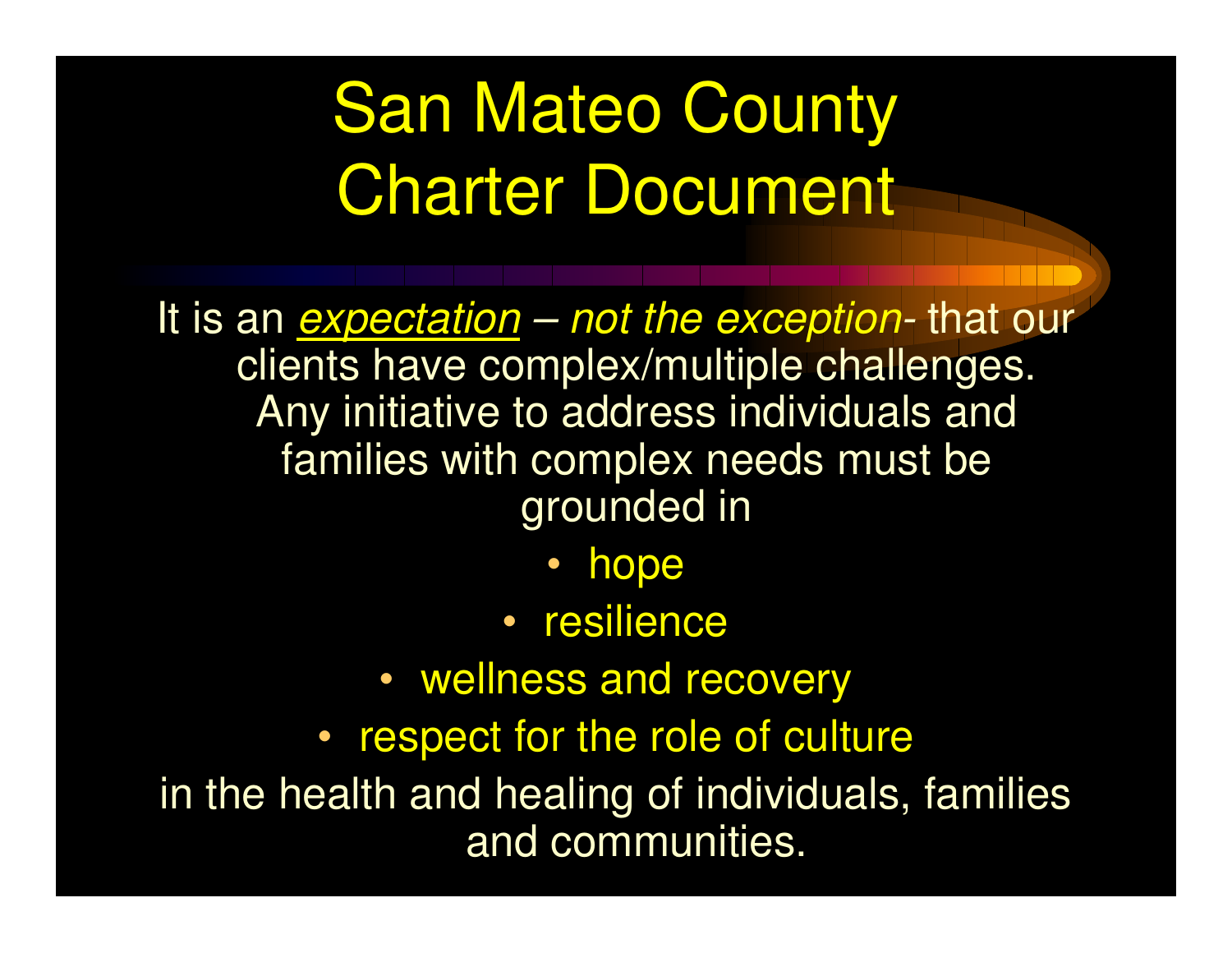Improving Service Delivery to Persons with Complex Conditions Through Systems Transformation

The San Mateo County Systems Transformation Charter Document was created to incorporate strategic action steps to build an integrated system of care.

The Charter Document seeks to create a shared vision and common language for a coordinated and comprehensive system of service delivery.

http://www.co.sanmateo.ca.us/Attachments/health/pdfs/bhrs/About/Publications/BHRSCharterDocWinter2009.pdf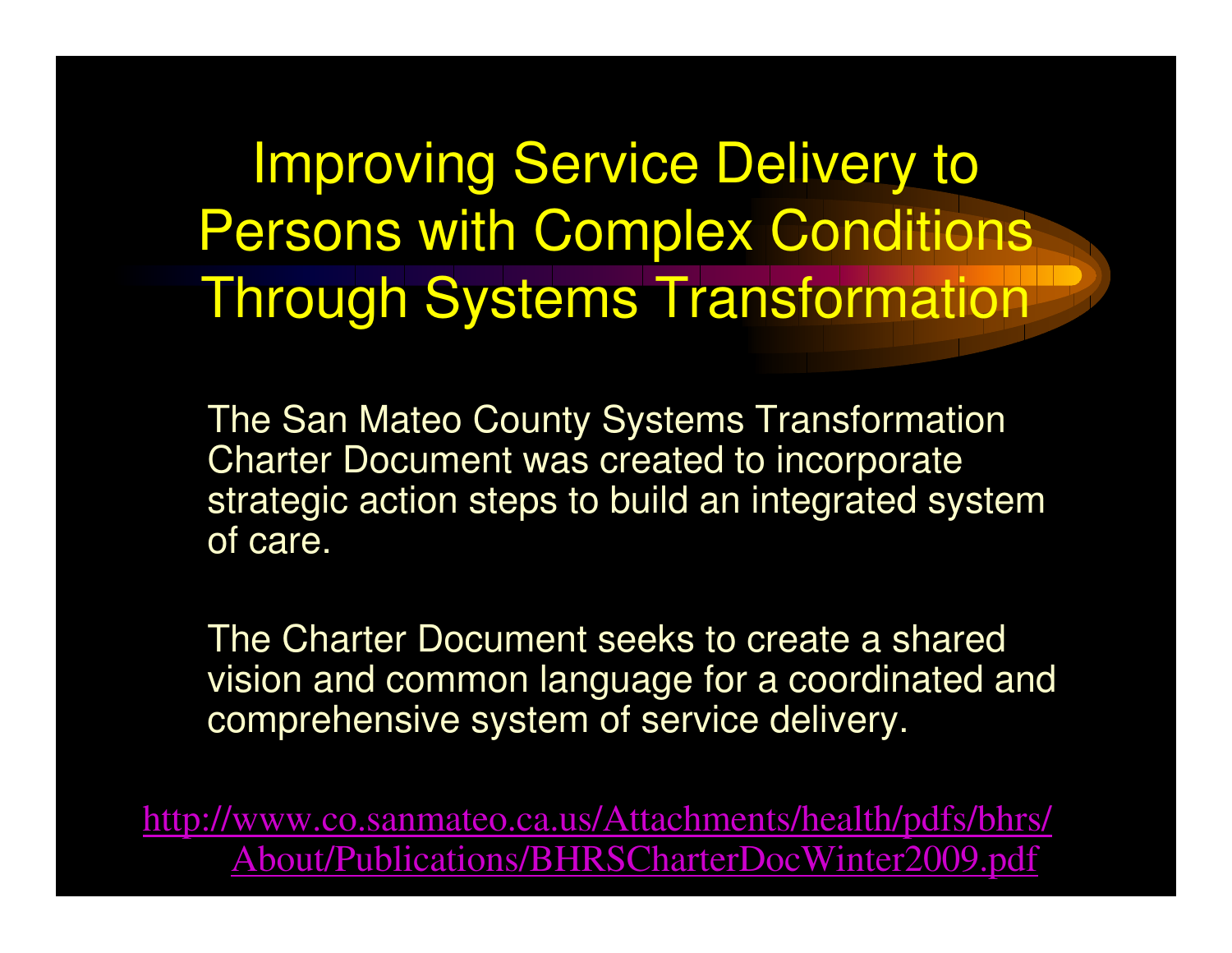## Charter Document Strategic Action #4

Reads; "Promoting A Shared Vision: to achieve countywide recovery oriented, culturally responsive, trauma-informed and co-occurring capable services."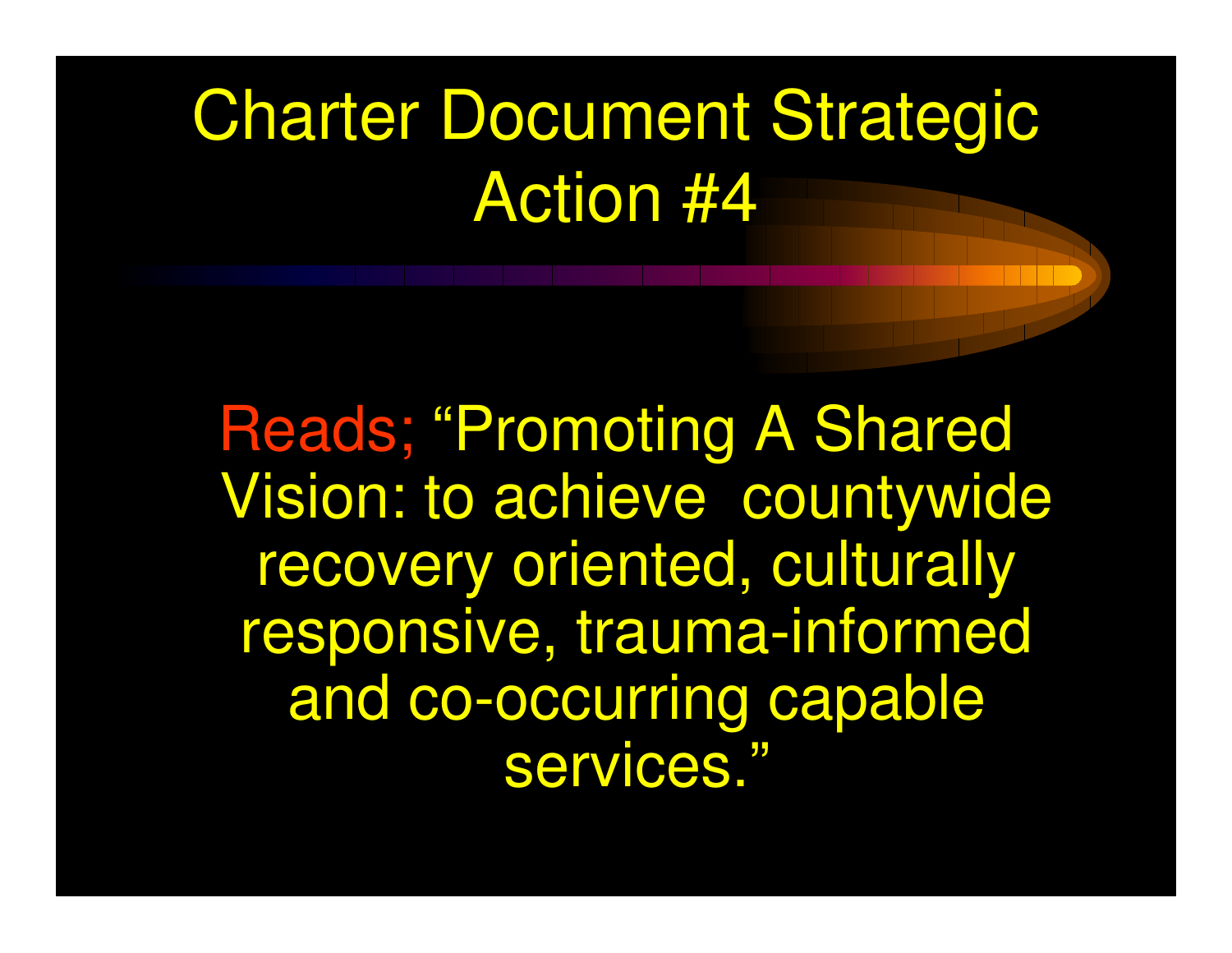#### **SAN MATEO COUNTY CHANGE AGENTS**

A dynamic, action-oriented group dedicated promoting the wellness and recovery of individuals with co-occurring and complex conditions. All who share this passion are welcome and encouraged to participate in any capacity. Please contact any of the individuals below for more information.



Change Agent Website: www.smhealth.org/bhrs - go to "Co-Occurring Webpage"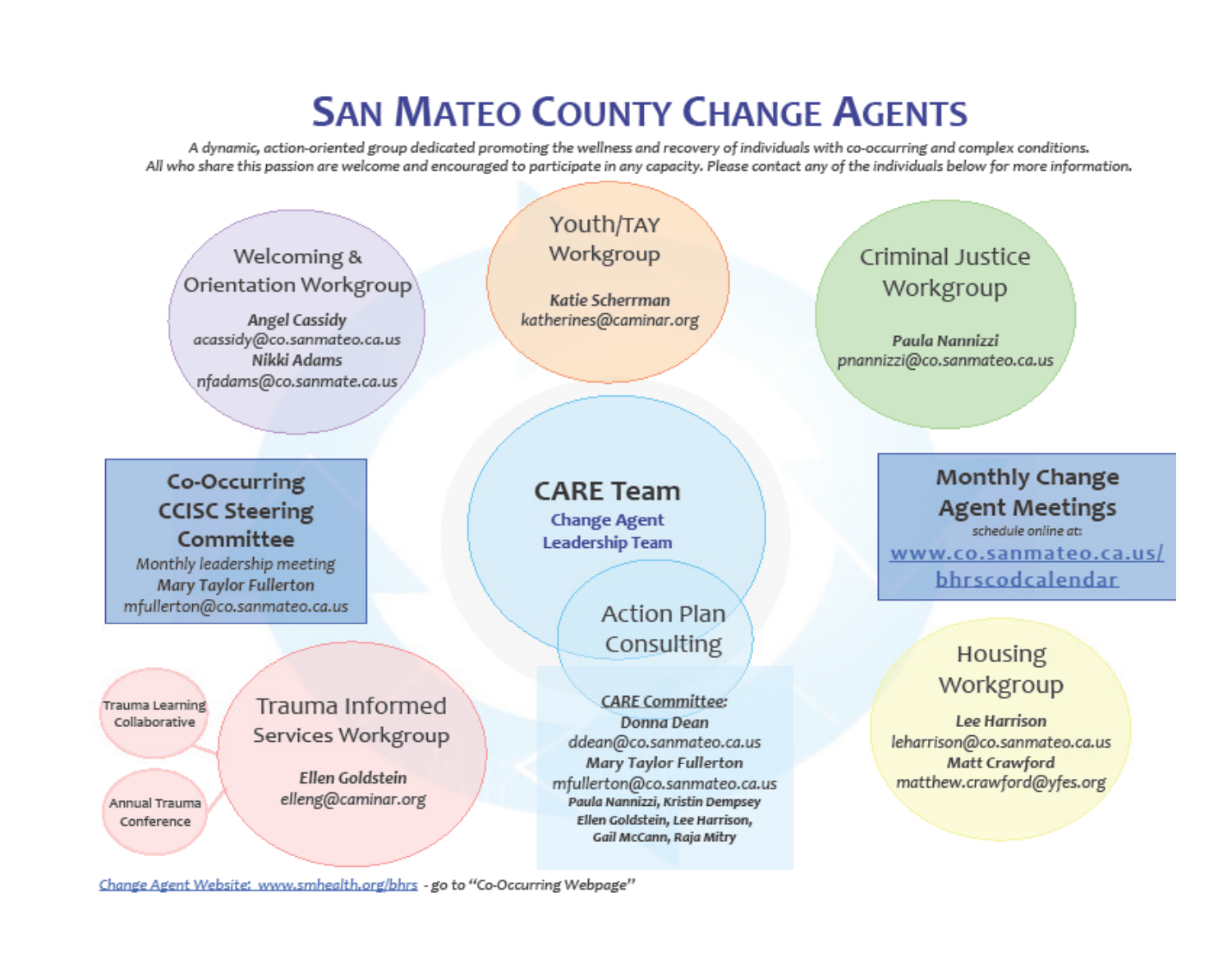# Keys to Success

- •Consistent message
- •• Shared values
- •Support of supervisors
- •• Flexibility
- •Commitment
- •• Inclusion
- •• Readiness
- •• What's special ? allows for expression of each individual and unique talents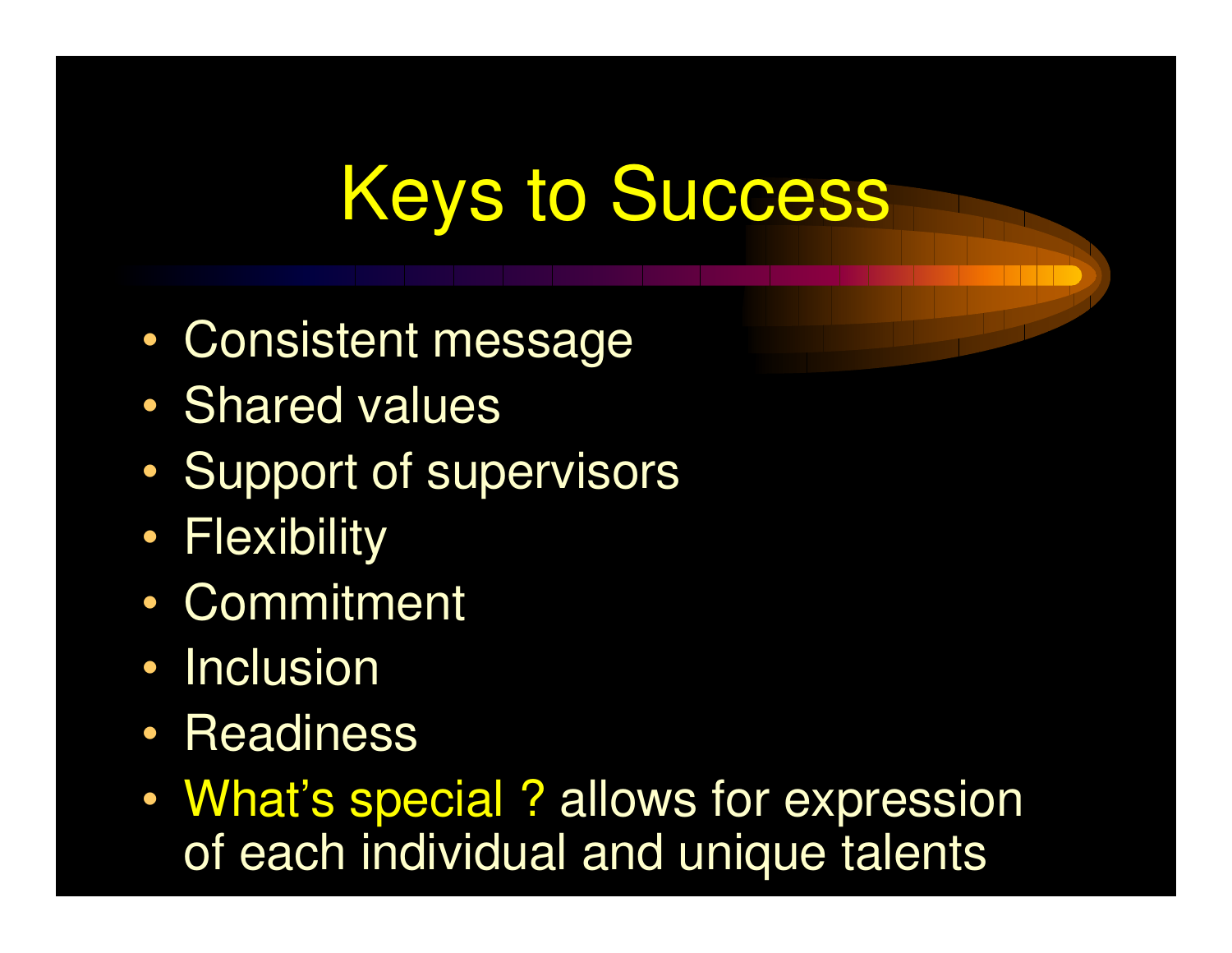#### **Other Indicators**

•• The word 'trauma' is used more frequently to encapsulate and refer to the injustices and abuses of the lived experiences of our clients.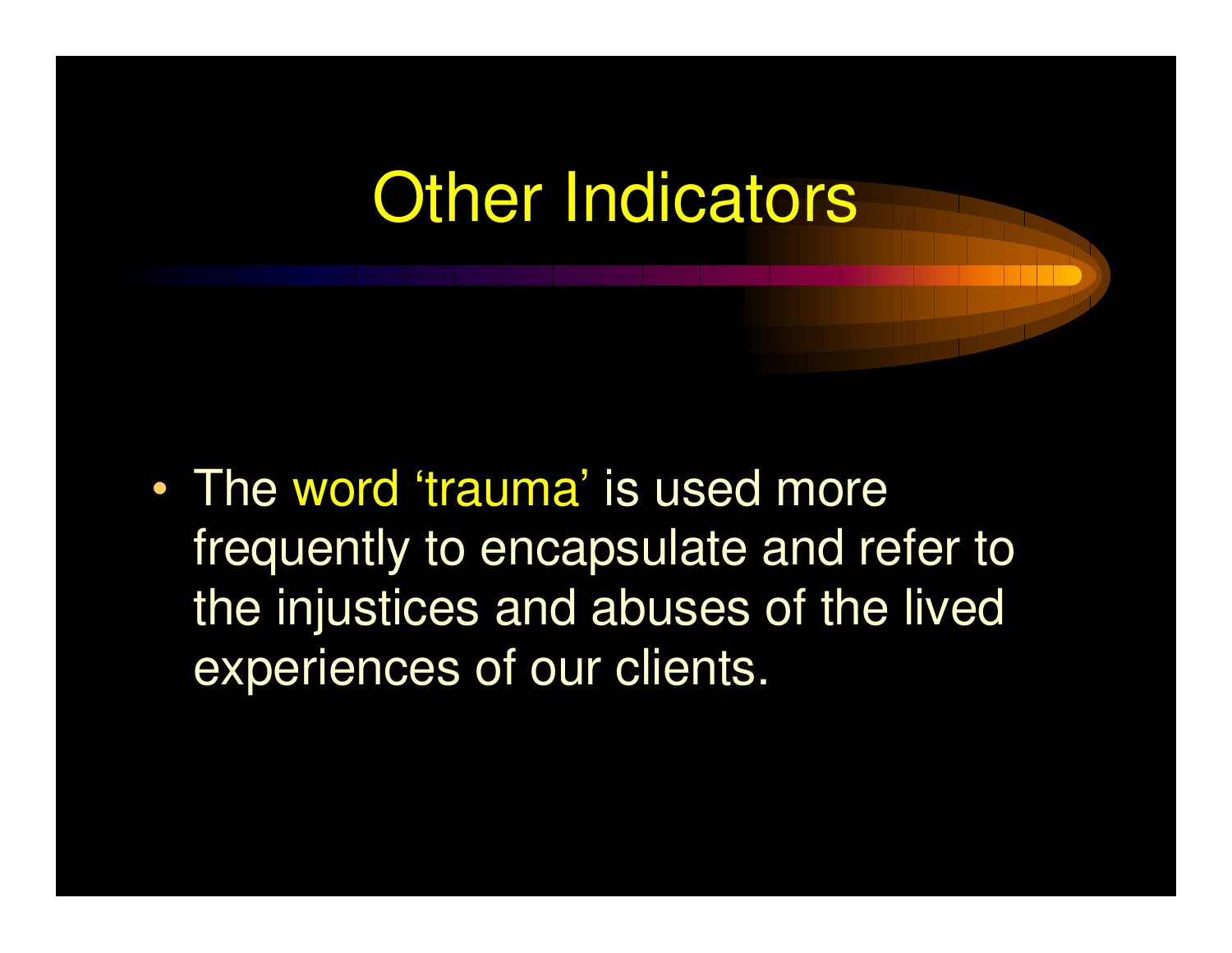#### Lessons Learned

It was crucial for 'becoming trauma-informed' to grow and spread based on self-identified needs rather than a top-down approach of mandating, forcing or flooding. The latter approach creates resistance, whereas the former engenders receptivity, empowerment and choice  $\sim$  the very same principles from which trauma-informed services are sourced.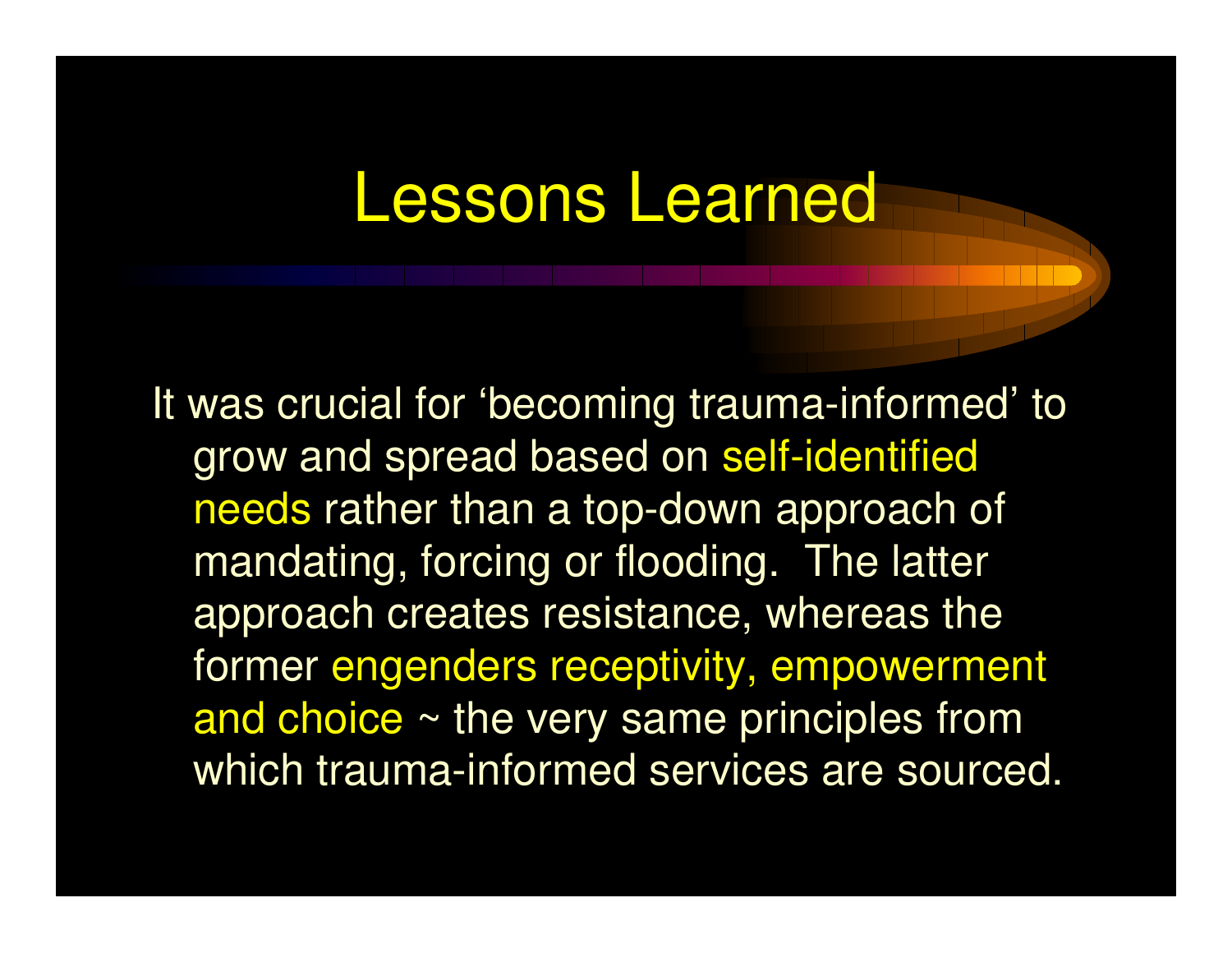## **Preventing Retraumatization in Crisis Residential**

Emotional and Physical Safety are the Priority!http://www.seekingsafety.org/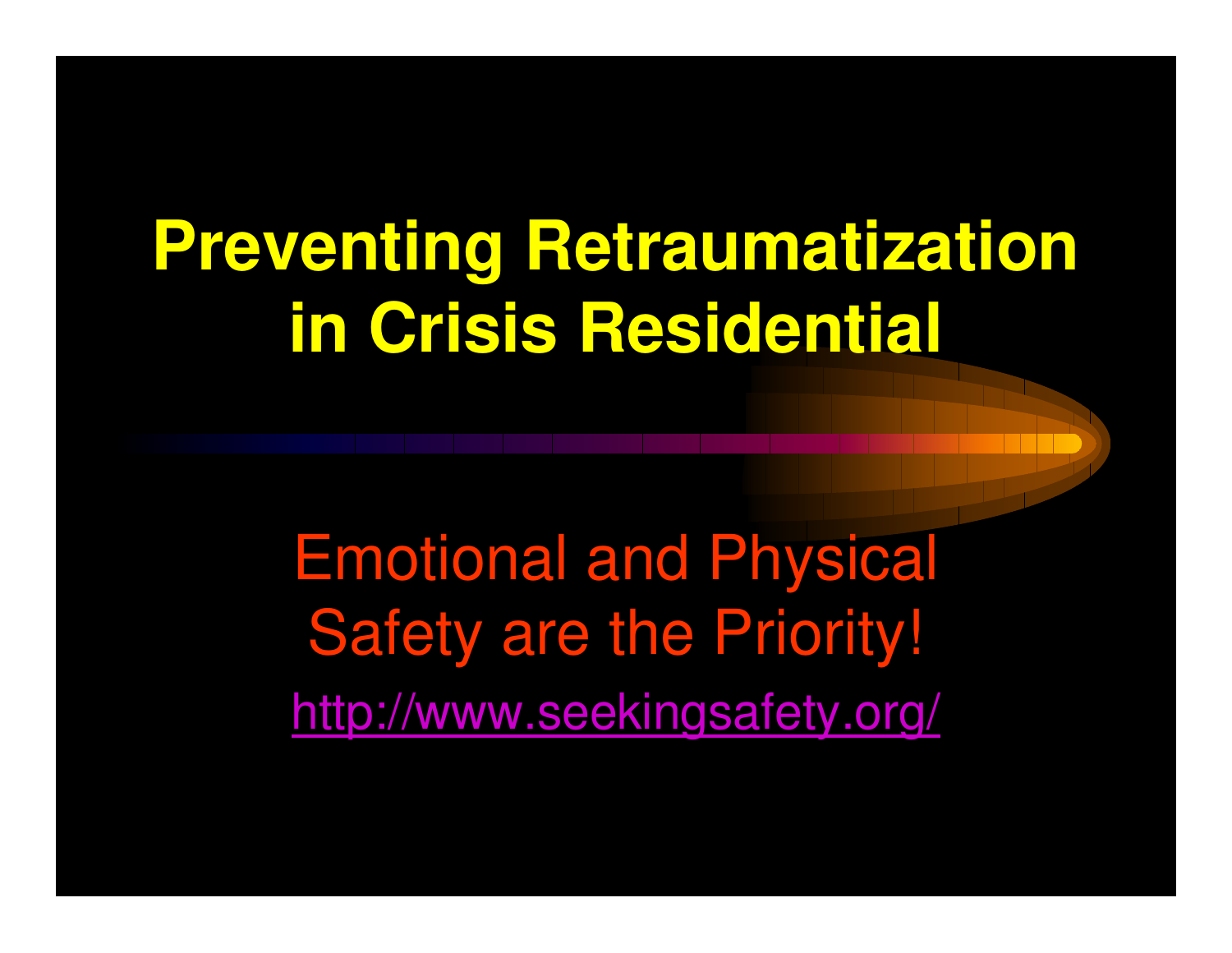#### Consumer Satisfaction Survey

#### **Six Domains:**

- Safety
- Trustworthiness
- Choice
- Collaboration
- Empowerment
- Trauma Screening

Fallot, Roger, Ph.D. and Harris, Maxine, Ph.D. Trauma-Informed Services: A Self-Assessment and Planning Protocol. Community Connections. Pages: 23-24. Contact: Rebecca Wolfsonrwolfson@ccdc1.org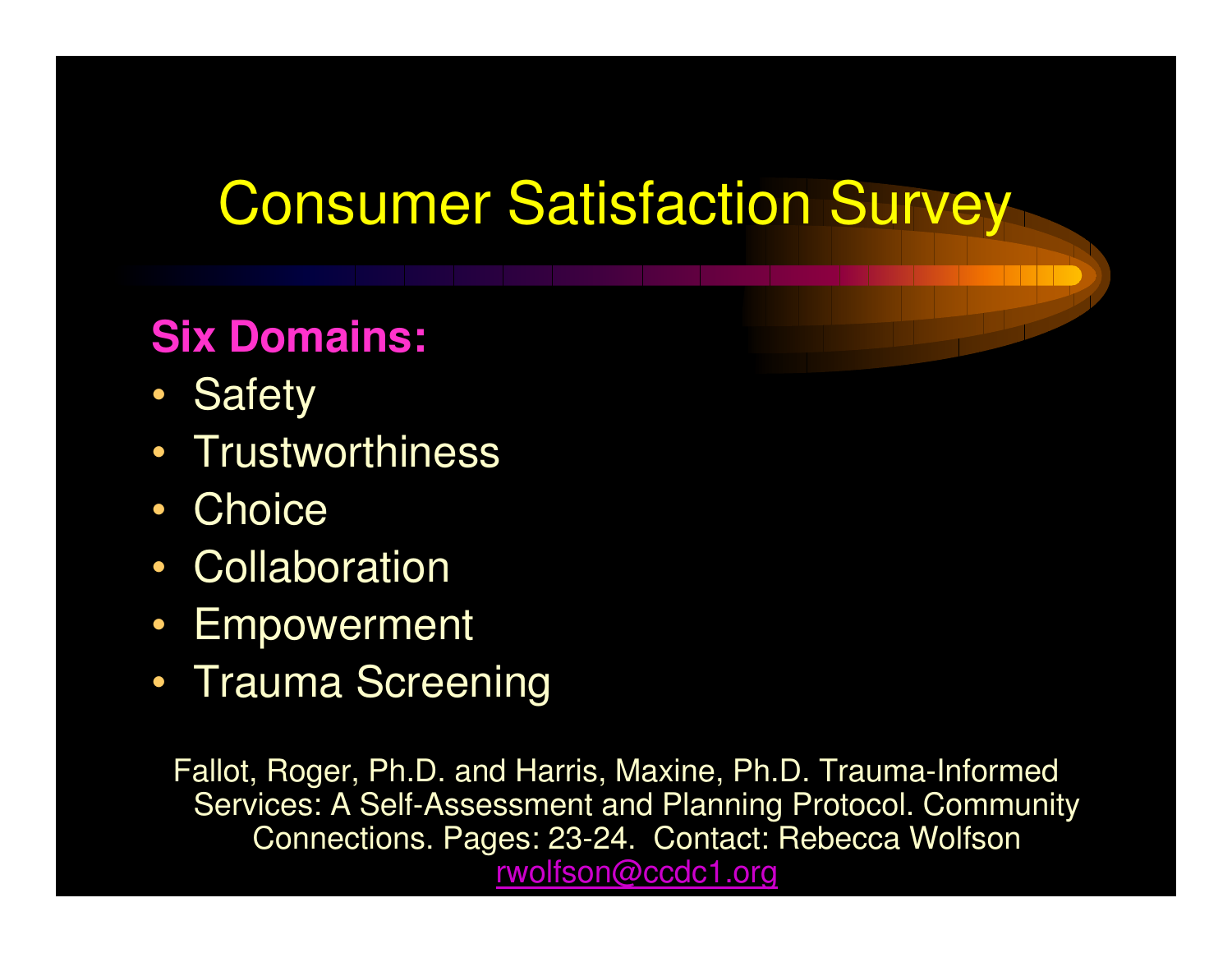## AC-OK-COD Screen

Includes the following questions,

- 7 Mental Health
- 6 Substance Abuse
- 2 Trauma-related mental health

http://www.maine.gov/dhhs/cosii/provider/pdf/AC-OK-ScreenPacket.pdf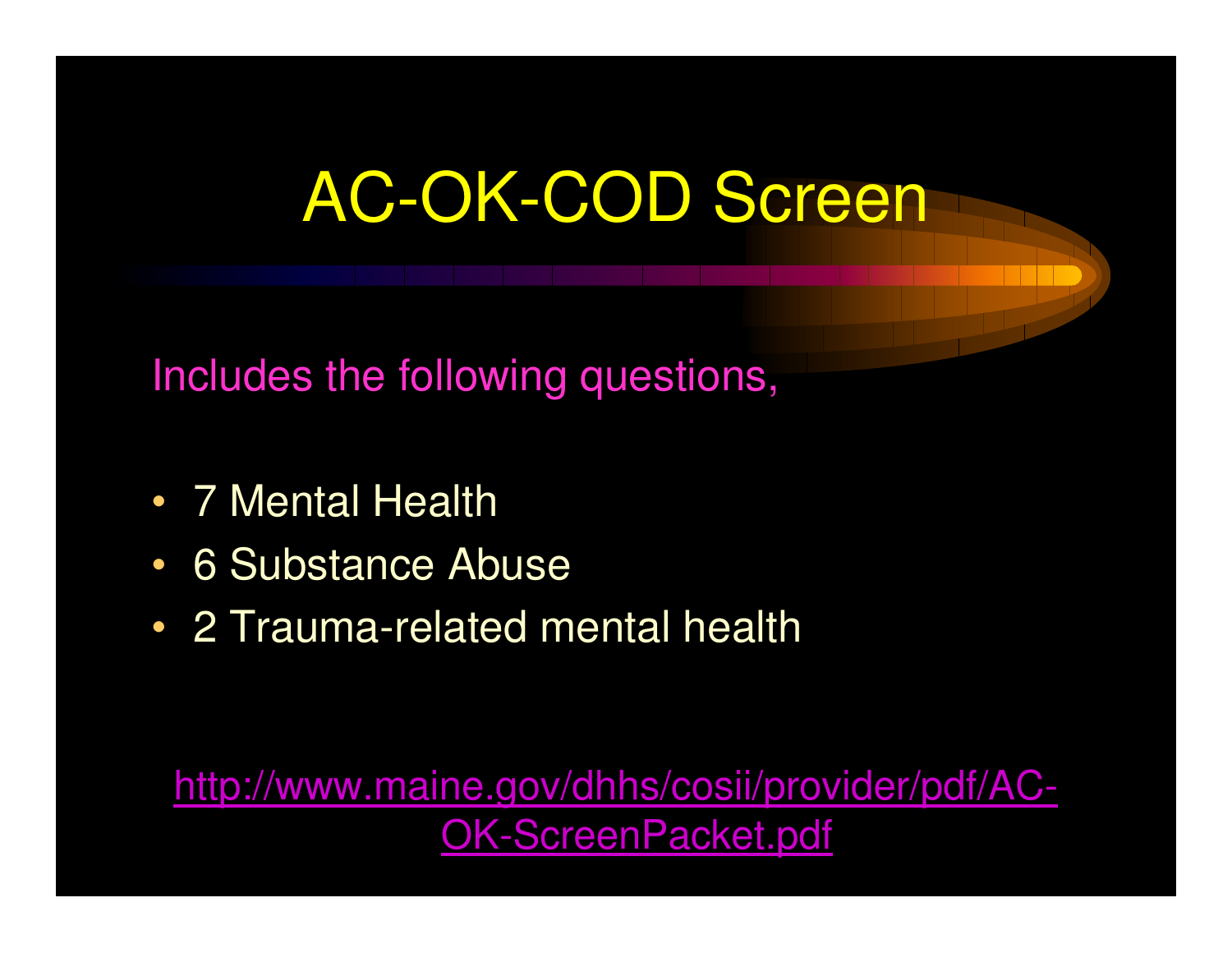### Personal De-escalation Plan

#### Identifies:

- Problem Behaviors
- Triggers
- Early Warning Signs
- Interventions (helpful/ not helpful)
- Strengths
- Skills
- Incentives

Boston Medical Center Intensive Residential Treatment Center Safety Tool; **Google**: Massachusetts DMH; **Click:** Restraint/Seclusion Reduction Initiative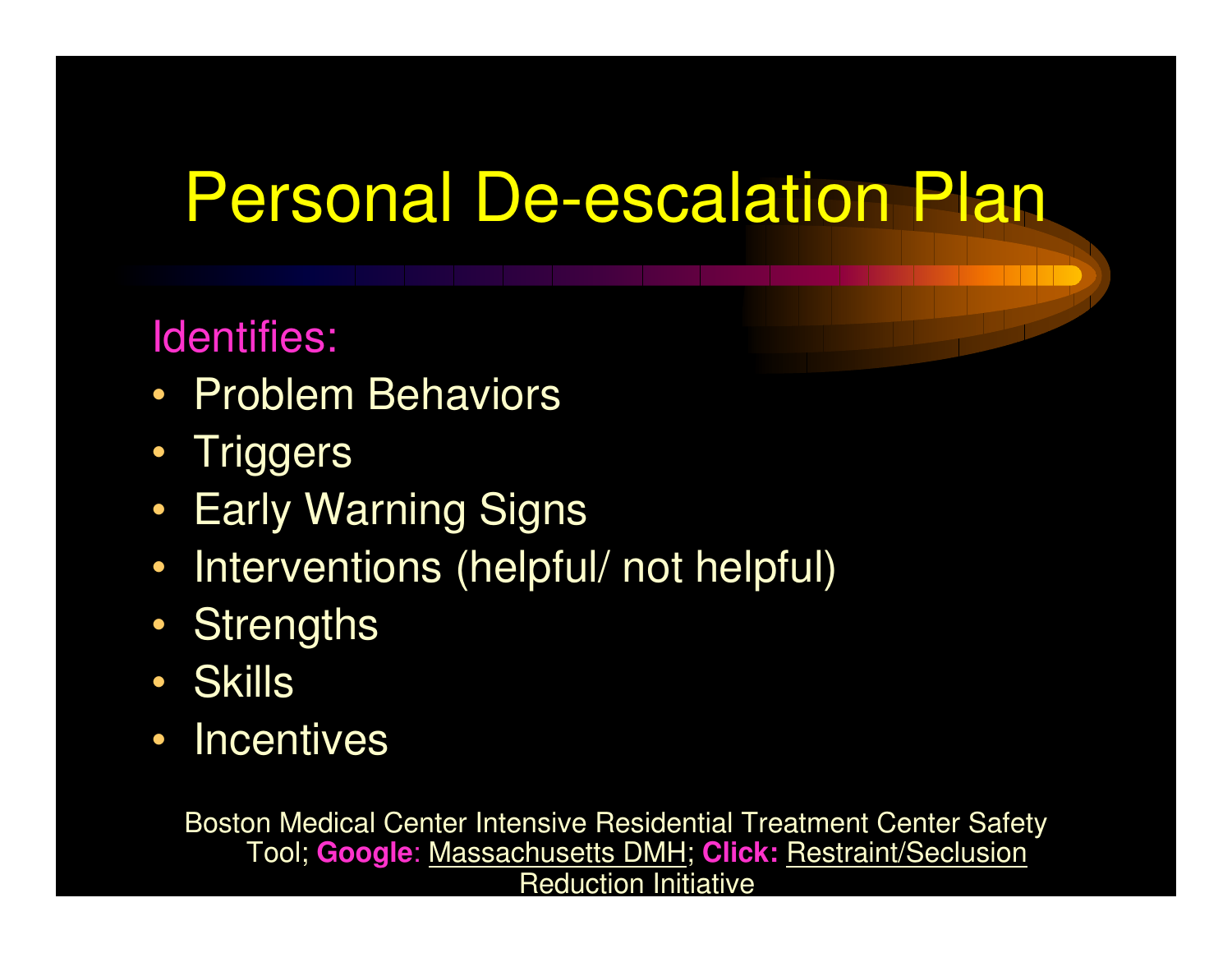#### Tension Reducing Behaviors

**"How do I understand this person?"**rather than"How do I understand this problem or symptom?"